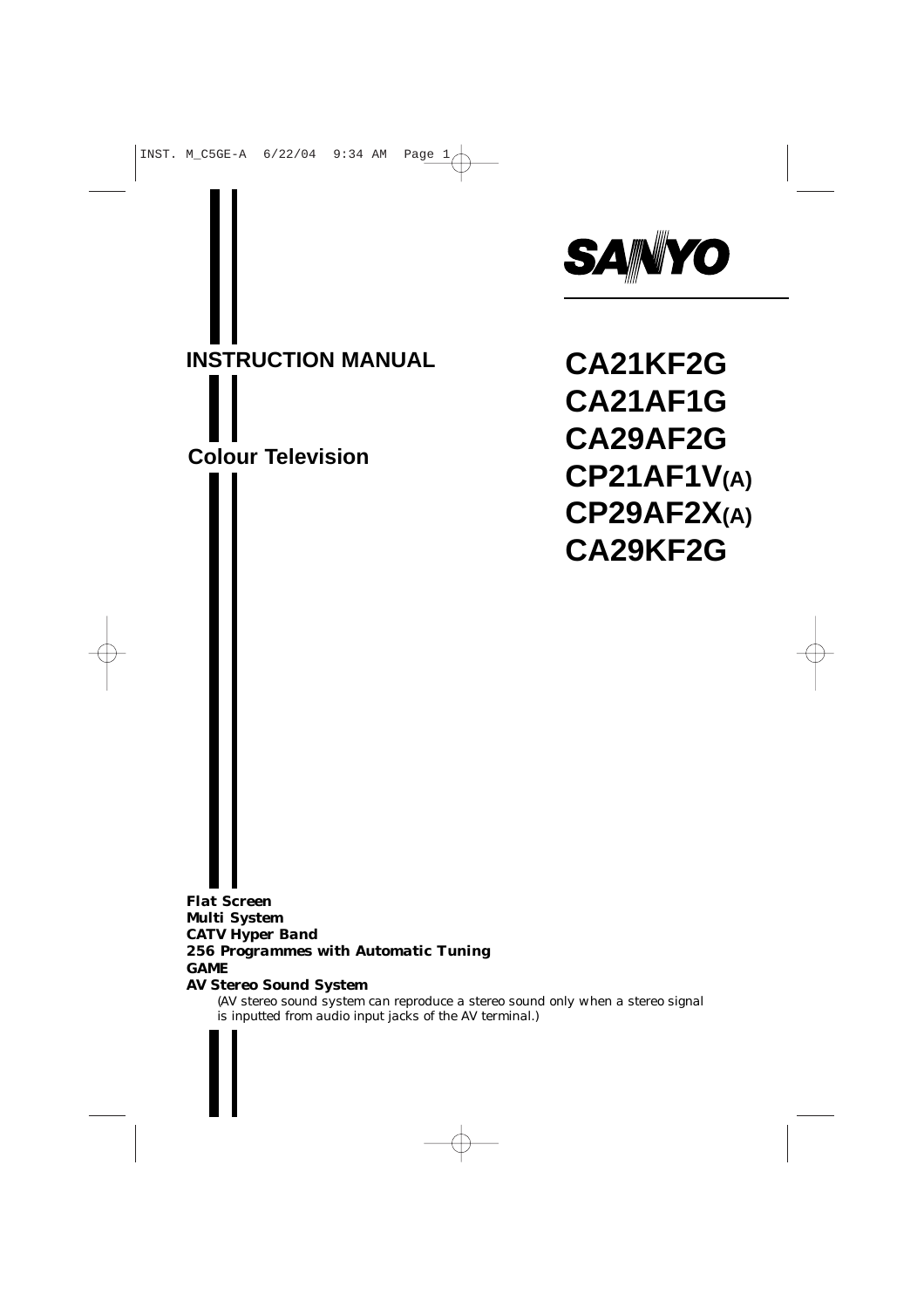### **Contents**

| Aerial Connection 3                         |  |
|---------------------------------------------|--|
| Front Controls 4-5                          |  |
| Remote Control Transmitter  6               |  |
| Battery Installation of                     |  |
| the Remote Control Transmitter 6            |  |
| Warnings and Cautions 7                     |  |
| <b>General Operation</b>                    |  |
| Power ON/OFF 8                              |  |
| Auto Shut Off Function 8                    |  |
| Direct Programme Selection 8                |  |
| Programme UP and Down 8                     |  |
| Channel Scanning 8                          |  |
| Volume Control 9                            |  |
|                                             |  |
| Sound Mute 9                                |  |
| Alternate 9                                 |  |
| Quick Picture Controls  10                  |  |
| Bass Expander 10                            |  |
| Wofeer ON/OFF  10                           |  |
| Surround ON/OFF 10                          |  |
| Off Timer 11                                |  |
| On Timer 11                                 |  |
| <b>Colour and Sound System</b>              |  |
| Setting of the Colour System 12             |  |
| Setting of the Sound system 12              |  |
| Picture Adjustment  13                      |  |
| Audio Adjustment  14                        |  |
| <b>Tuning of the Channels</b>               |  |
| Automatic Tuning  15                        |  |
| Semi-auto Tuning and Manual Tuning. 16      |  |
| Channel Copy 17                             |  |
| Channel Swapping  17                        |  |
| Skip Channel Set and Cancel 18              |  |
| Setting of the Private Position 19          |  |
| Setting of the OSD Language  20             |  |
| Game (Air Tennis) 21                        |  |
| <b>Connecting other Equipment</b>           |  |
| Connecting to the Rear AV1 Input Jacks . 22 |  |
| S-VHS VCR/DVD Player Connection 23          |  |
| Connecting to the Front AV2 Input Jacks 24  |  |
| Selecting the Colour System in AV mode . 24 |  |
| Connecting to the Monitor Output Jacks . 25 |  |
| AV Connection to the Aerial Socket 25       |  |
| Care and Cleaning 26                        |  |
| Specifications 27                           |  |
| Helpful                                     |  |
| Hints-Problems/Solutions Last Page          |  |

### **Multi Personal Preference Level Function**

**Note:** Model CP21AF1V(A) and CP29AF2X(A) are not equipped with the Multi Personal Preference Level Function.

For position 1 through to position 30, the picture settings (Colour, Brightness and Contrast) and the volume level that you choose can be stored separately in memory for each position. Thus you can enjoy watching TV channels with optimum picture and volume settings, even if you change from one channel to another.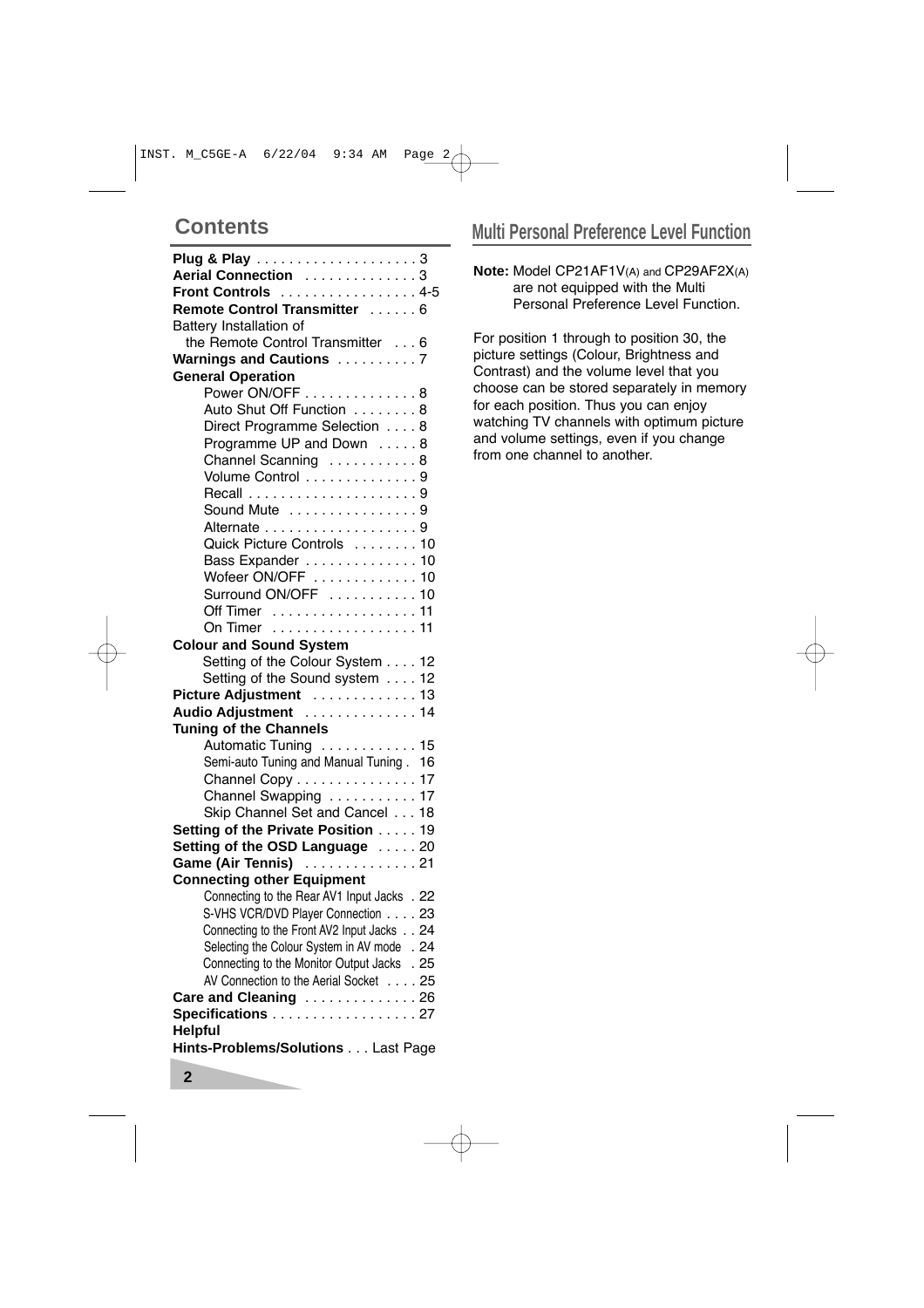### **Automatic setting up channels Connecting Outdoor Aerial**

This TV set provides a self-automatic tuning and sorting system function called "**Plug & Play**". It automatically begins searching and storing of all available channels when switching-on the TV set for the first time.

### **Let's start !**

**1** Connect power cord of the TV set to a wall outlet, and turn on the TV set by pressing the **Mains ON/OFF** button. Self-automatic tuning system will be started as follows;



After completing this procedure, the programme position **1** is selected and the ending messages on the screen.

- **Note:** The Plug & Play can be cancelled at any time by pressing the **MENU** button.
- **2** Press any of the control buttons to make the ending message disappear. (Or will automatically return to normal TV display after 10 seconds.)
- ✐ This procedure only appears at the first switch-on time.
- If no TV stations are found, the display shown below will appear. Please check if the antenna is connected properly.



If it isn't connected properly, connect antenna and Automatic Tuning will be reset.

Connect the cable with a plug from a UHF (or VHF) aerial to the aerial socket on the cabinet back.

#### **Outdoor Aerial**



**For all aerial circuit problems please consult your local dealer.**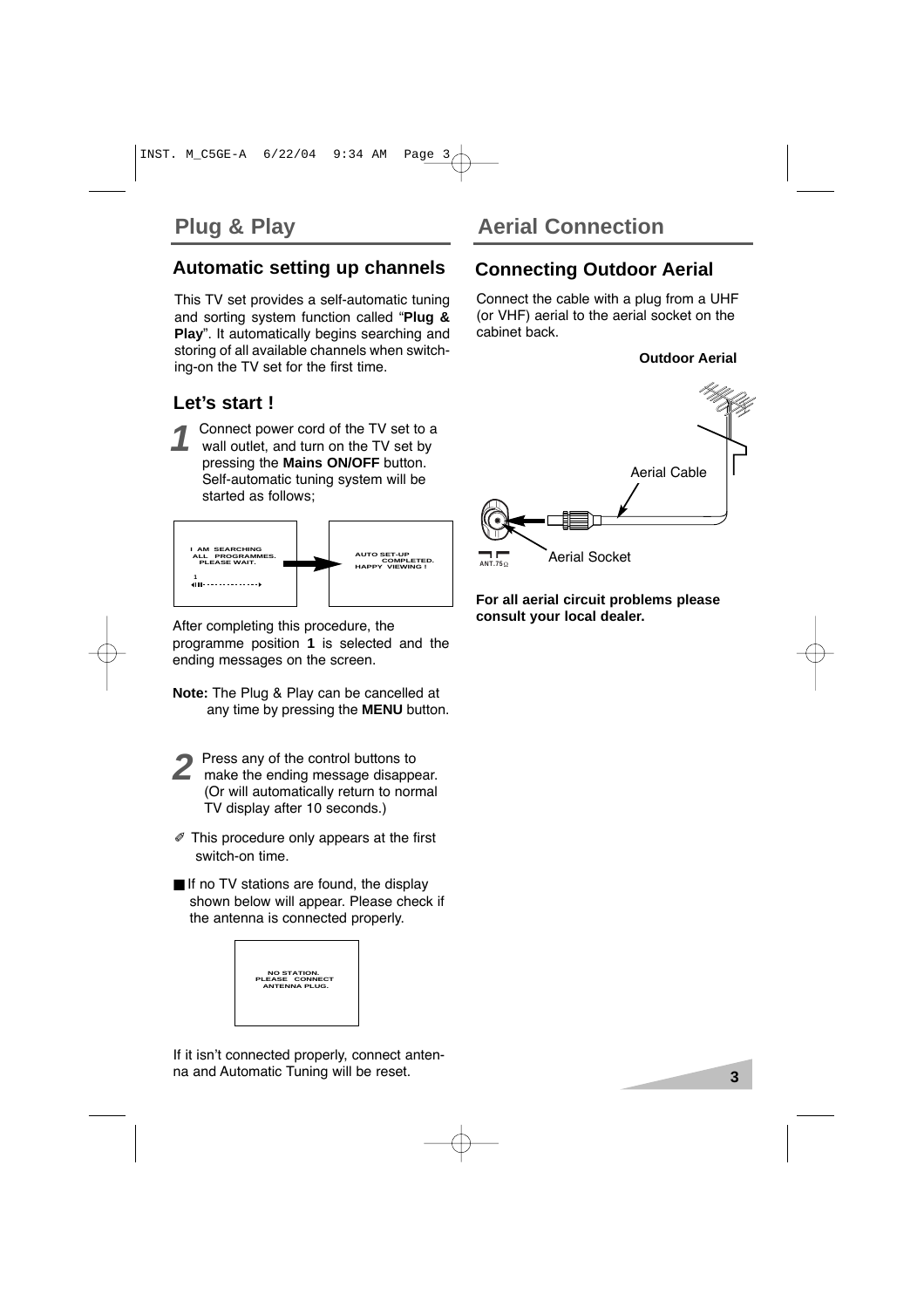**Front Controls** Each button listed in this section has the same function as it's corresponding button on the remote control.





#### **Model CA21AF1G, CP21AF1V(A)**

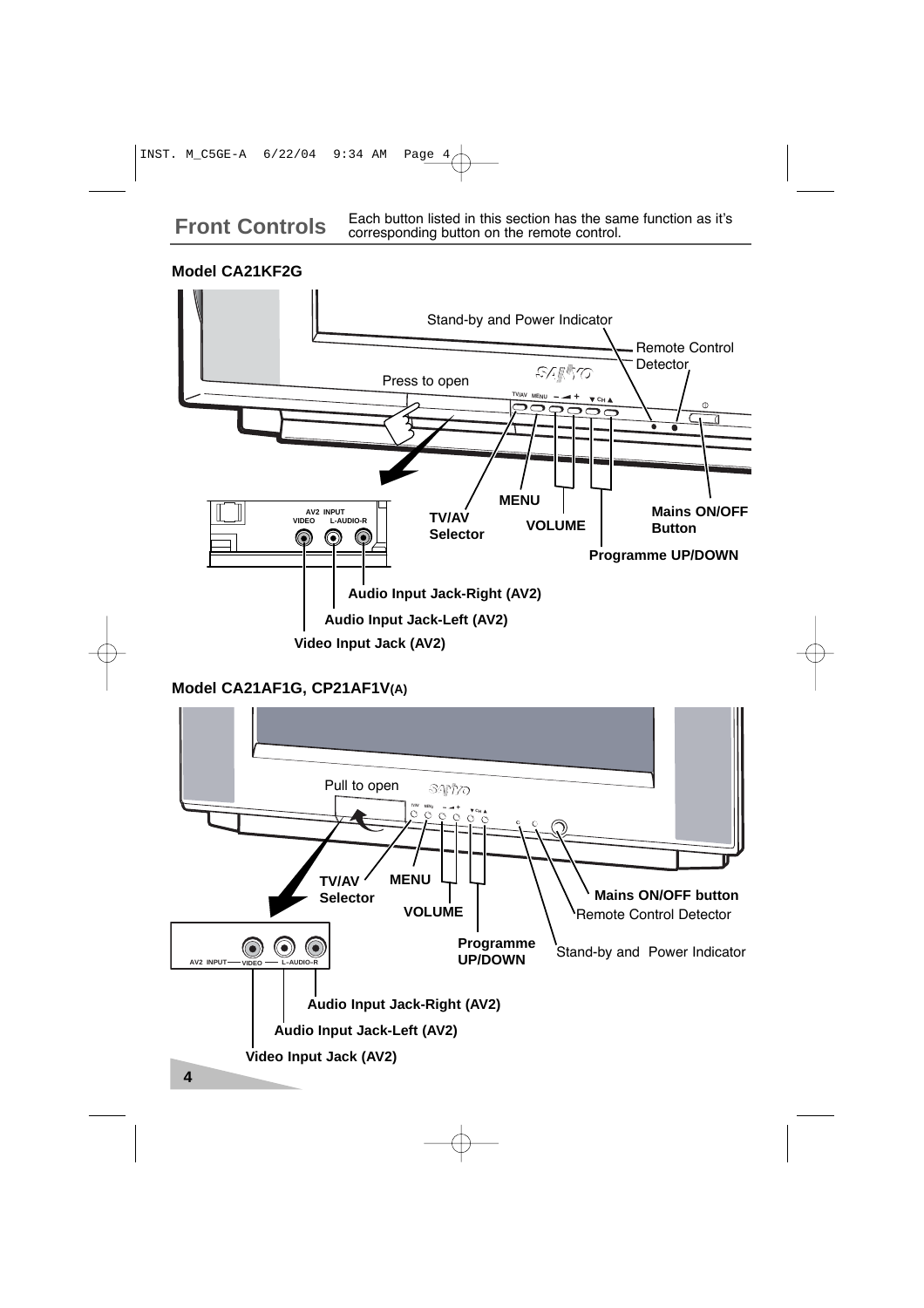Each button listed in this section has the same function as it's corresponding button on the remote control.

### **Model CA29AF2G, CP29AF2X(A)**



#### **Headphone Jack (Mini Stereo Jack)**

(For personal listening, a headphone can be connected to the headphone jack)

#### **Model CA29KF2G**



(For personal listening, a headphone can be connected to the headphone jack)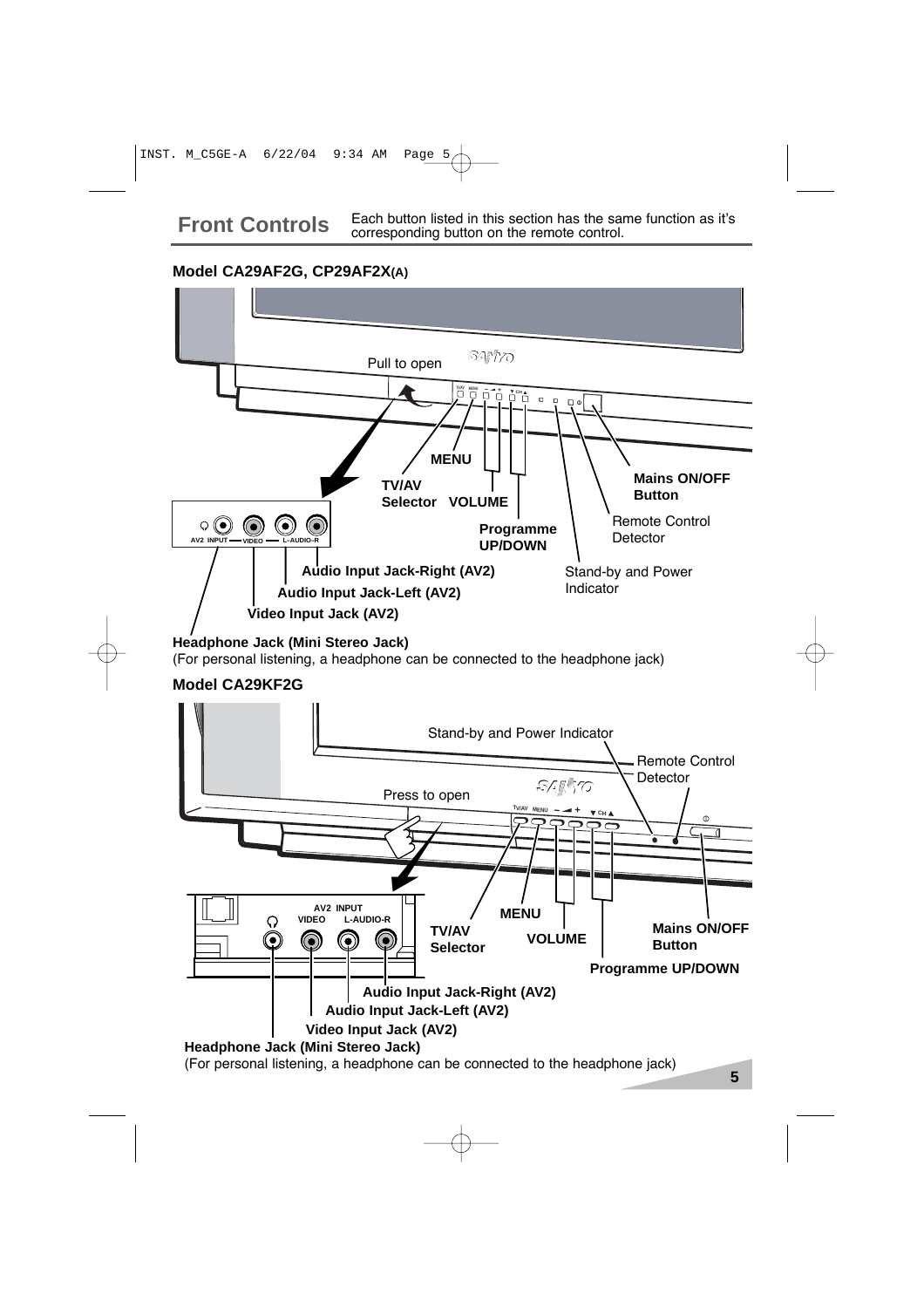

### **Battery installation of the Remote Control Transmitter**

- **1.** Open the battery cover.
- **2.** Install two "**AA**" **1.5** volt batteries so that the "+" and "-" marks on the batteries match the "+" and " - " marks inside the unit.
- **3.** Close the battery cover.
- Note: Replace the batteries when the TV set is showing the following symptoms:

Operation is unsteady or erratic, sometimes the TV set does not work with transmitter.

Discharged batteries may leak and damage the unit. The normal life of batteries should be from nine to ten months.

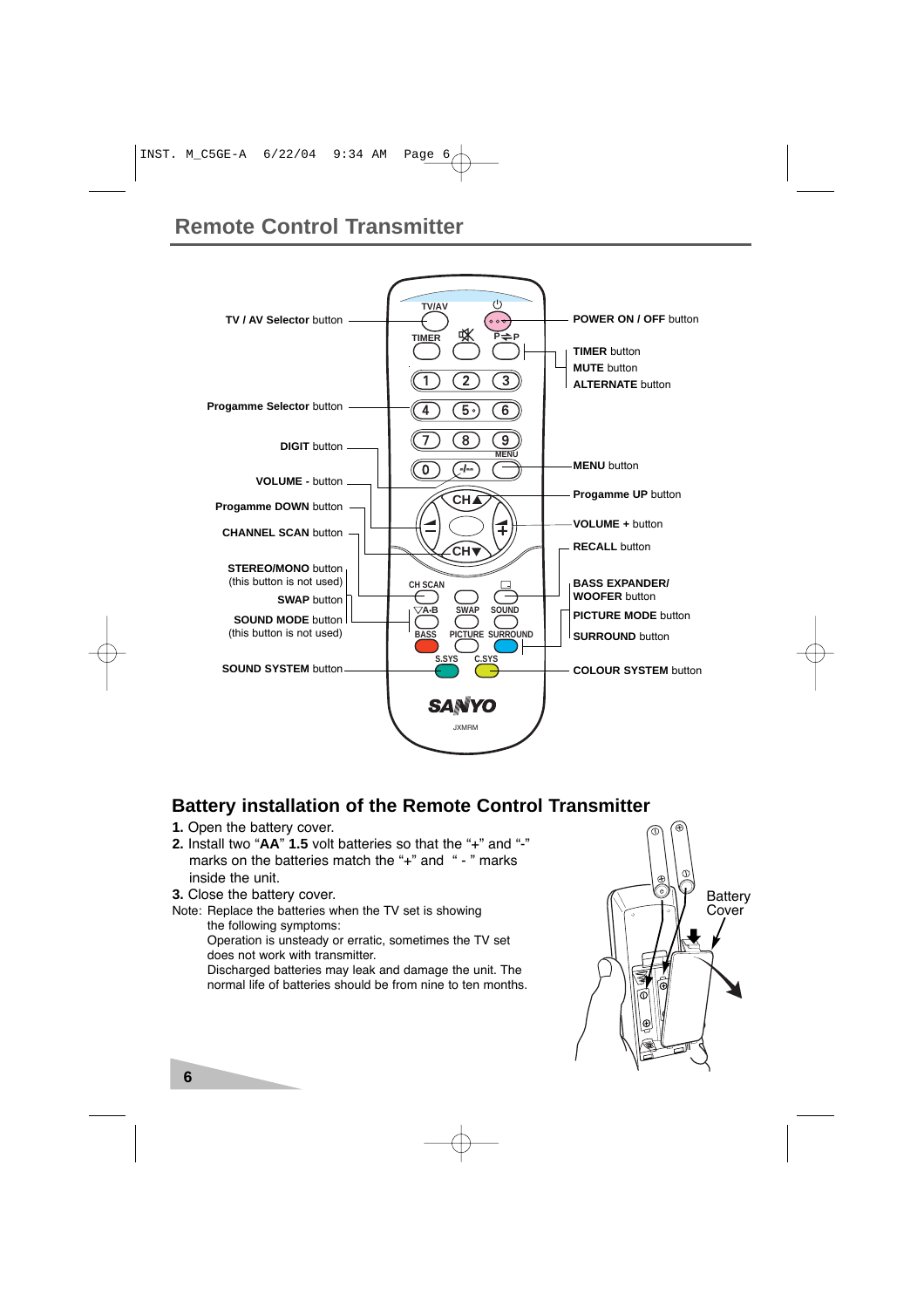

**High voltages are used in the operation of this television receiver. Do not remove the cabinet back from your set. Refer servicing to qualified service personnel.** 





**Do not drop or push objects into the television cabinet slots or openings. Never spill any kind of liquid on the television receiver.**



**To prevent fire or electrical shock hazard, do not expose the television receiver to rain or moisture.**



Never stand on, lean on or push suddenly the television or its stand.

You should pay special attention to children. Serious injury may result if it should fall.



Do not place your television on an unstable cart, stand, shelf or table. Serious injury to an individual, and damage to the television, may result if it should fall.



# **Caution**

When the television receiver is not used for an extended period of time, it is advisable to disconnect the AC power cord from the AC outlet.



Avoid exposing the television receiver to direct sunlight and other source of the heat. Do not stand the television receiver directly on other products which give off heat. E.g. video cassette players, audio amplifiers.





Do not block the ventilation holes in the back cover.

Adequate ventilation is essential to prevent failure of electrical components.



Do not squash power supply cord under the television receiver.



If the television is to be built into a compartment or similarly enclosed, the minimum distances must be maintained. Heat buildup can reduce the service life of your television, and can also be dangerous.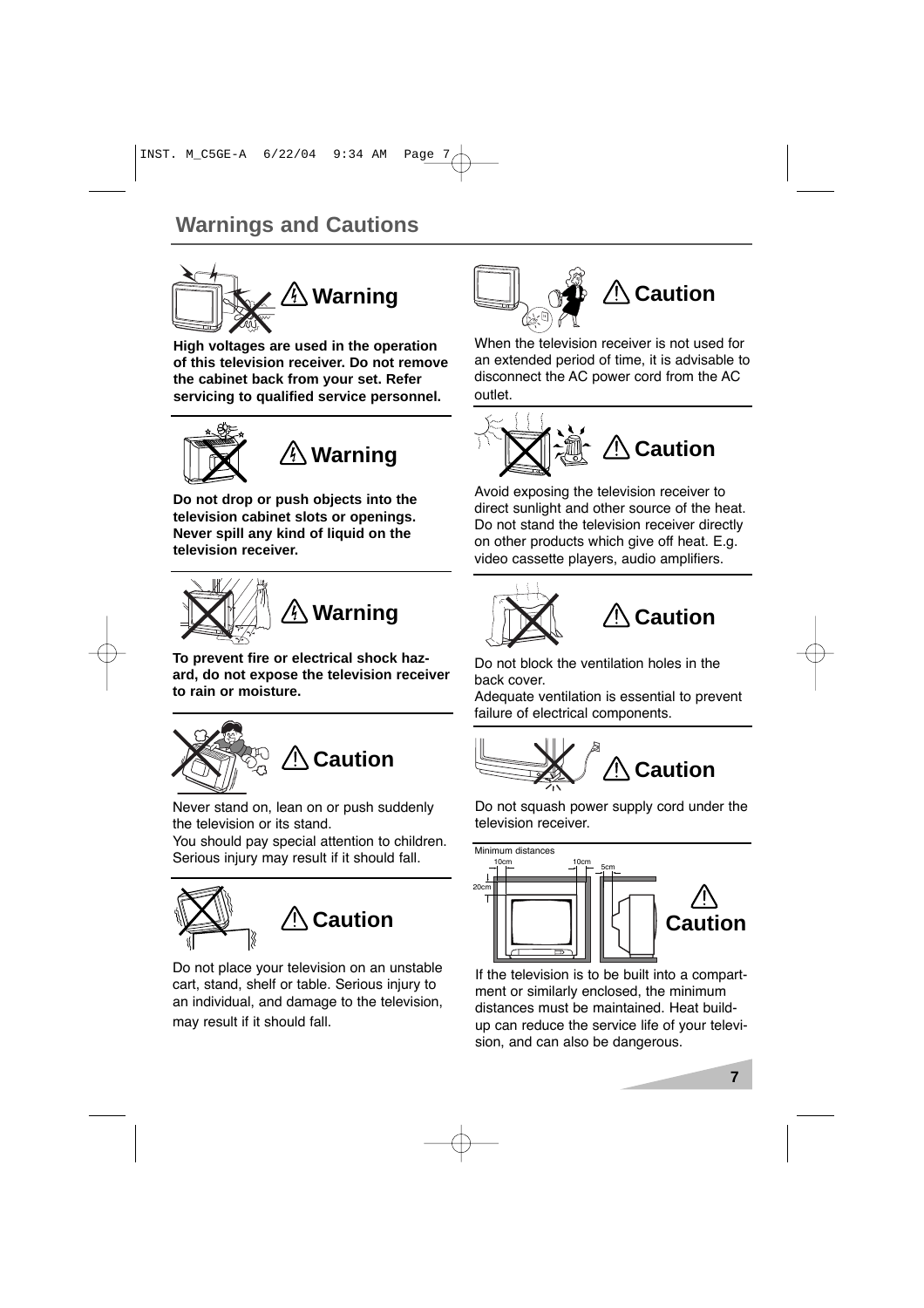#### **To switch on or off the TV ;**

Press the **Mains ON/OFF** button. The power of the TV is turned on or off completely. If no picture appears but the Standby and Power indicator illuminates, press the **POWER ON/OFF** button of the remote control transmitter as the TV set is in standby mode.

### **To set the TV to standby mode;**

Press the **POWER ON/OFF** button. During Standby mode the Standby and Power indicator illuminates more brightly.



#### **To turn on the TV from the standby mode, press any of the following button.**

- **POWER ON/OFF** button of the remote control transmitter.
- **Programme UP/DOWN** of the remote control transmitter or the TV set.
- **1** to **9**, **0** button on the remote control transmitter.

#### **Important !**

Be sure to set the **Mains ON/OFF** switch to the off position, if the power failure occurs while viewing.

# **Auto Shut Off Function**

This TV set incorporates the AUTO SHUT OFF function. Even if the TV is left on after you have gone to sleep, the TV set changes to the standby mode within 10 minutes after all broadcasts have ended.



# **Power ON/OFF Direct Programme Selection**

#### **Example**

**To select programme position 8; Example**

**To select programme position 8;**

$$
\bigotimes_{\mathbf{3}}^{\mathbf{8}}\mathbf{1}
$$

Press "**8"** button.

**To select programme position 27;**



Press the **Digit** button. Press "**2"**button. Press "**7"** button.

#### **To select programme position 125;**



Press the **Digit** button twice. Press "**2"**button. Press "**5"**button.

**To select programme position 255;**



Press the **Digit** button 3 times. Press **"5"** button. Press "**5"**button.

# **Programme Up and Down**

Press the **Programme UP** (CH▲ ) button to select the next programme position. Press the **Programme DOWN** (CH▼ ) button to select the previous programme position.

# **Channel Scanning**

Press the **CHANNEL SCAN** button to search for a programme. The channel positions are automatically scanned, and the channel scanning will stop at the position where it began. To stop at the position you want, press this button again.



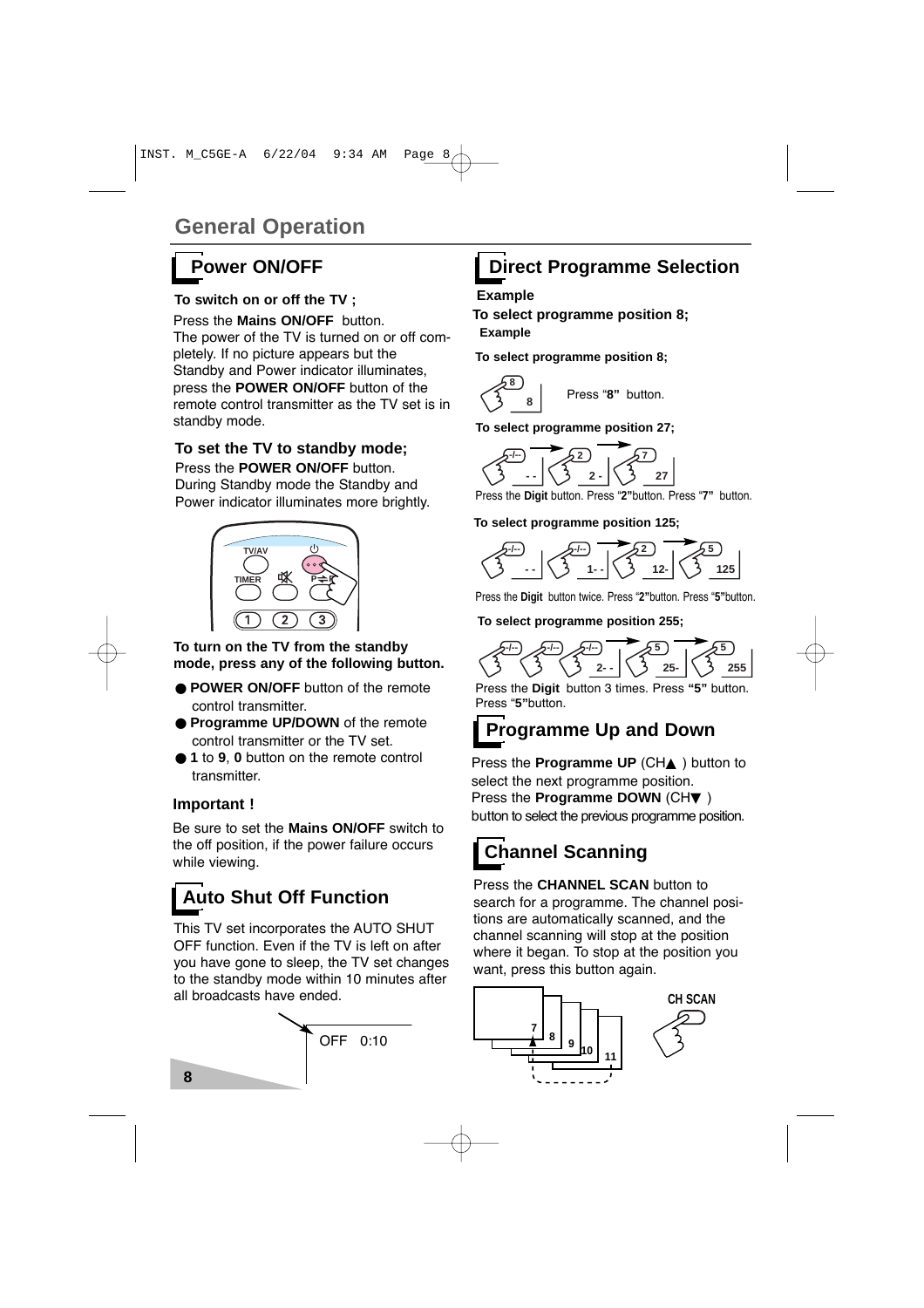## **Volume Control**

Increase or decrease the sound volume level by pressing the **VOLUME** (+ or -) buttons.

### **-/-- All Model except CA29KF2G**



#### **-/-- Model CA29KF2G**



### To display the on screen indications, press the **RECALL** button.



Screen display disappears after about 5 seconds.

**Note:** The COLOUR SYSTEM button and SOUND SYS-TEM button can be operated to display the screen indications.

# **Sound Mute**

Should you wish to mute the sound (e.g. While talking on the telephone), press the **SOUND MUTE** button. To switch the sound back on, press the **SOUND MUTE** button again or **VOLUME** (**+** or **-**) button.

### **All Model except CA29KF2G**



**Model CA29KF2G**



# **ALTERNATE**

Press the **ALTERNATE** button, and the programme position will alternately select the previous position and the present position.

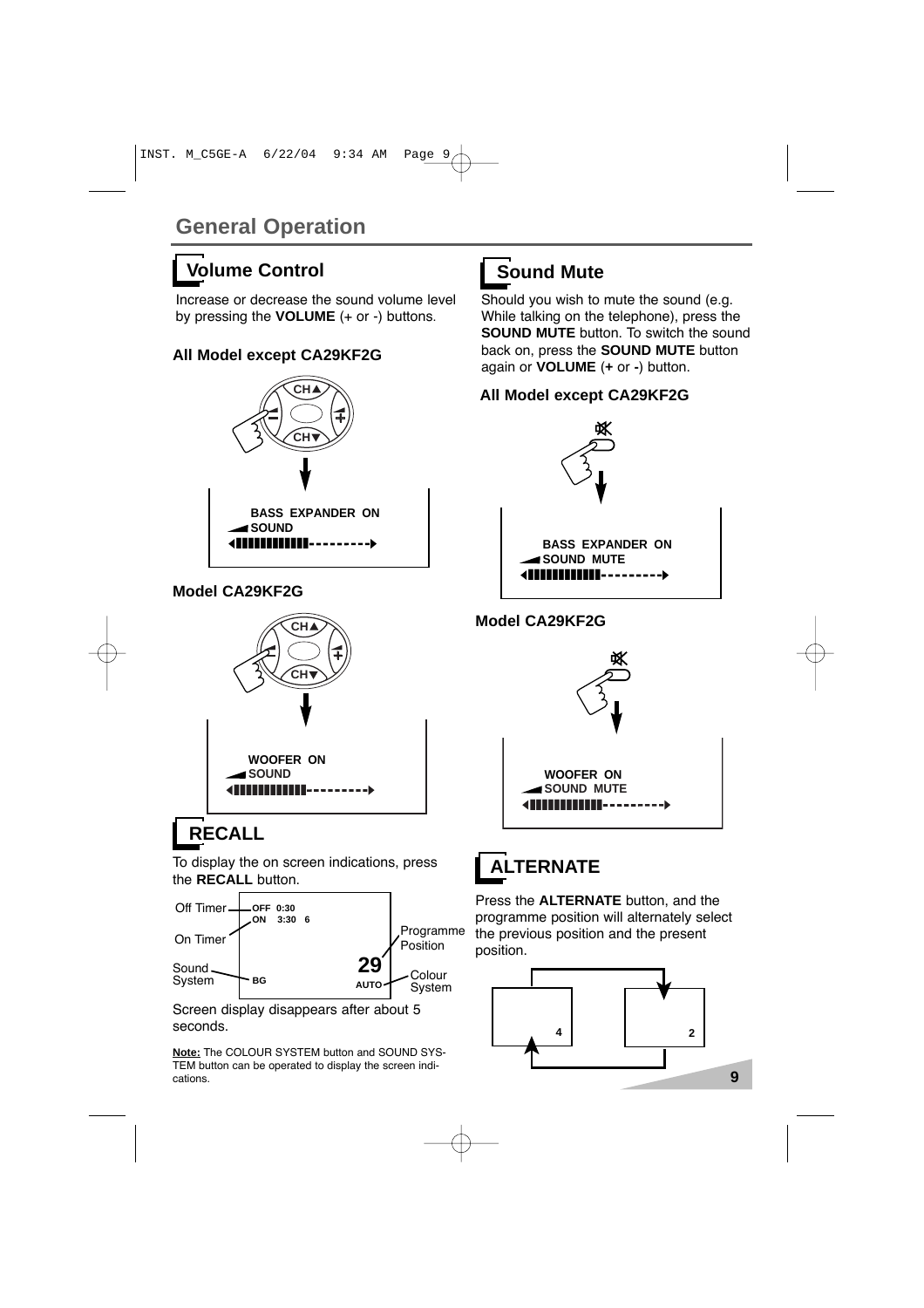# **Quick Picture Controls**

Press the **PICTURE MODE** button to select the following picture modes; "**PERSONAL**", "**DYNAMIC**", "**NATURAL**", "**ECO**" and

"**GAME**". Select picture modes to suit picture type you are watching.

Each time the **PICTURE MODE** button is pressed, picture settings changes as follows;



# **Bass Expander**

#### **All Model except CA29KF2G**

To get a emphasis bass sound, press the **BASS EXPANDER / WOOFER** button.



### **Woofer ON/OFF**

**Model CA29KF2G**



To get the sound effect of woofer, press the **BASS EXPANDER / WOOFER** button.

# **Surround ON/OFF**

Press the **SURROUND** button to enjoy Surround sound.



**Note:** When AV mode is selected, each time the surround button is pressed, the display of surround mode change as follows:

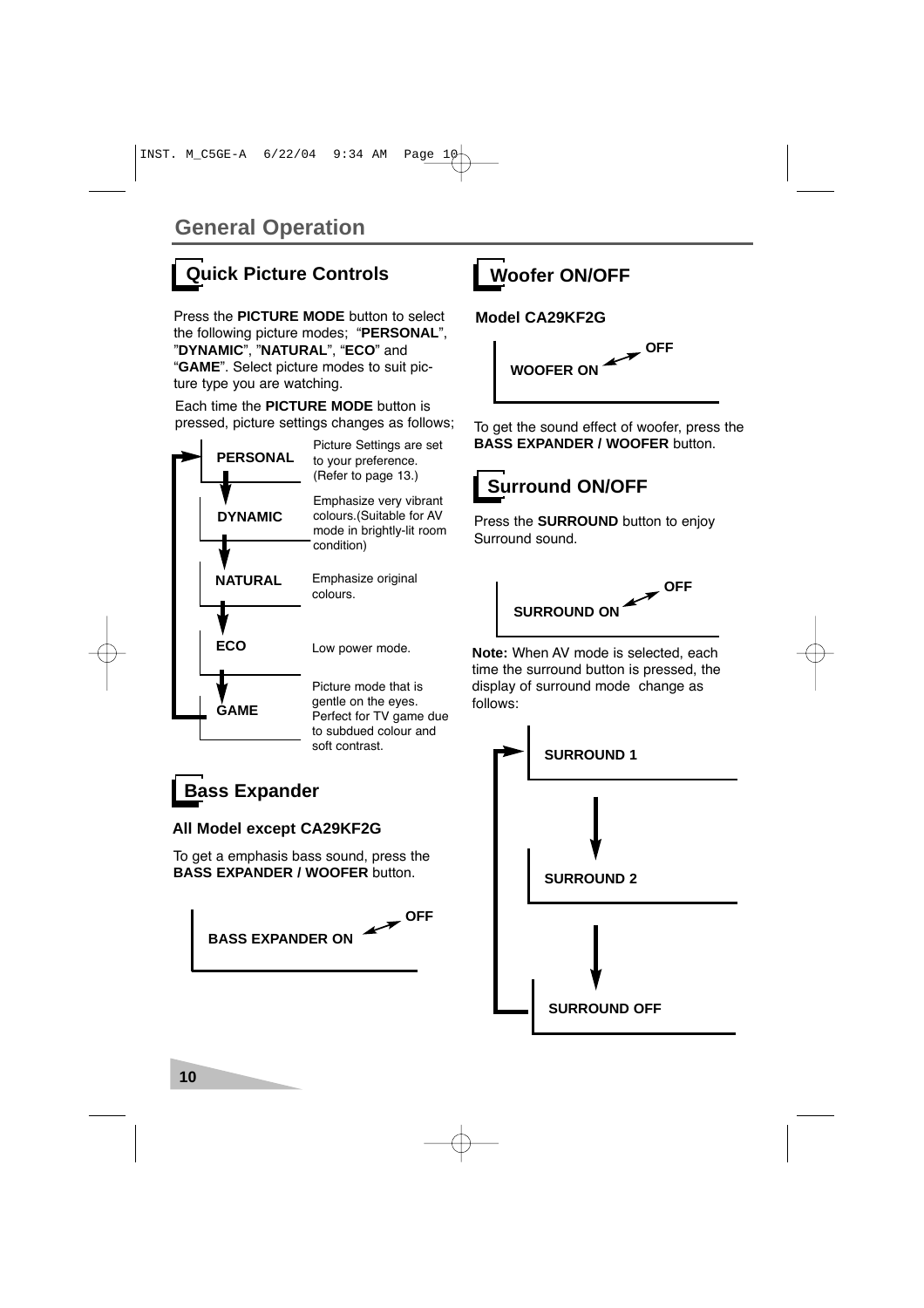# **OFF TIMER**

The OFF TIMER will switch off the TV automatically after 30 minutes, 1 hour, 1 hour and 30minutes, or 2 hours.

**1** Press the **TIMER** button.

**OFF 0:00** (OFF TIMER setting mode)

Each time the **TIMER** button is pressed, timer function is changed as follows;



- **2** Press the **VOLUME ( +** or **-** ) button to select the time period.
- Just one minute before switching off the TV, "OFF 0:01" will be display on the screen.
- To cancel the OFF TIMER, select "OFF 0:00" by pressing the **VOLUME (+** or **- )** button.
- The OFF TIMER cancels when the TV set is turned off or if a power failure occurs.

# **ON TIMER**

When the ON TIMER is set. TV will automatically be switched on to the selected programme position when the specified time has elapsed.

**1** Press the **TIMER** button twice.

mode) **ON 0:00 2**

(ON TIMER setting

Programme position for when TV is switched on by ON TIMER.

**2** Press the **VOLUME** ( + or - ) button.<br>The set time will be increased or The set time will be increased or decreased by 10 minutes each time the button is pressed ; the maximum time which can be set is 24 hours. When the ON-TIMER has been set, the colour of Standby and Power Indicator changes to yellow.

#### **Setting programme position for when TV is switched on by ON TIMER**

To set programme position to between 0 and 9, press the desired number button "0" - "9" while the ON TIMER screen is shown.



For example, to set programme position 26, press the **Digit** button, "**2**" button then "**6**" button while the ON TIMER screen is shown.



It is also possible to set the programme position by pressing the **Progamme UP** or **DOWN** button.

To set an AV position for when the TV is switched on by the ON TIMER, press the **TV/AV Selector** while the ON TIMER screen is shown to select position AV1 or AV2.



- If no operation is performed after the TV has been switched on by the ON TIMER, such as if you are not at home, the TV will be automatcally switched off after approximately 2 hours.
- If the TV is already switched on when the time set for the ON TIMER has been reached, only the programme position will be changed to the set programme position.
- Cancelling ON TIMER. To cancel the ON TIMER, press the **VOLUME** ( **+** or **-** ) button to set it to "ON 0:00" while the ON TIMER screen is shown. Switching off the TV by pressing the **Mains ON/OFF** button will also cancel the ON TIMER settings.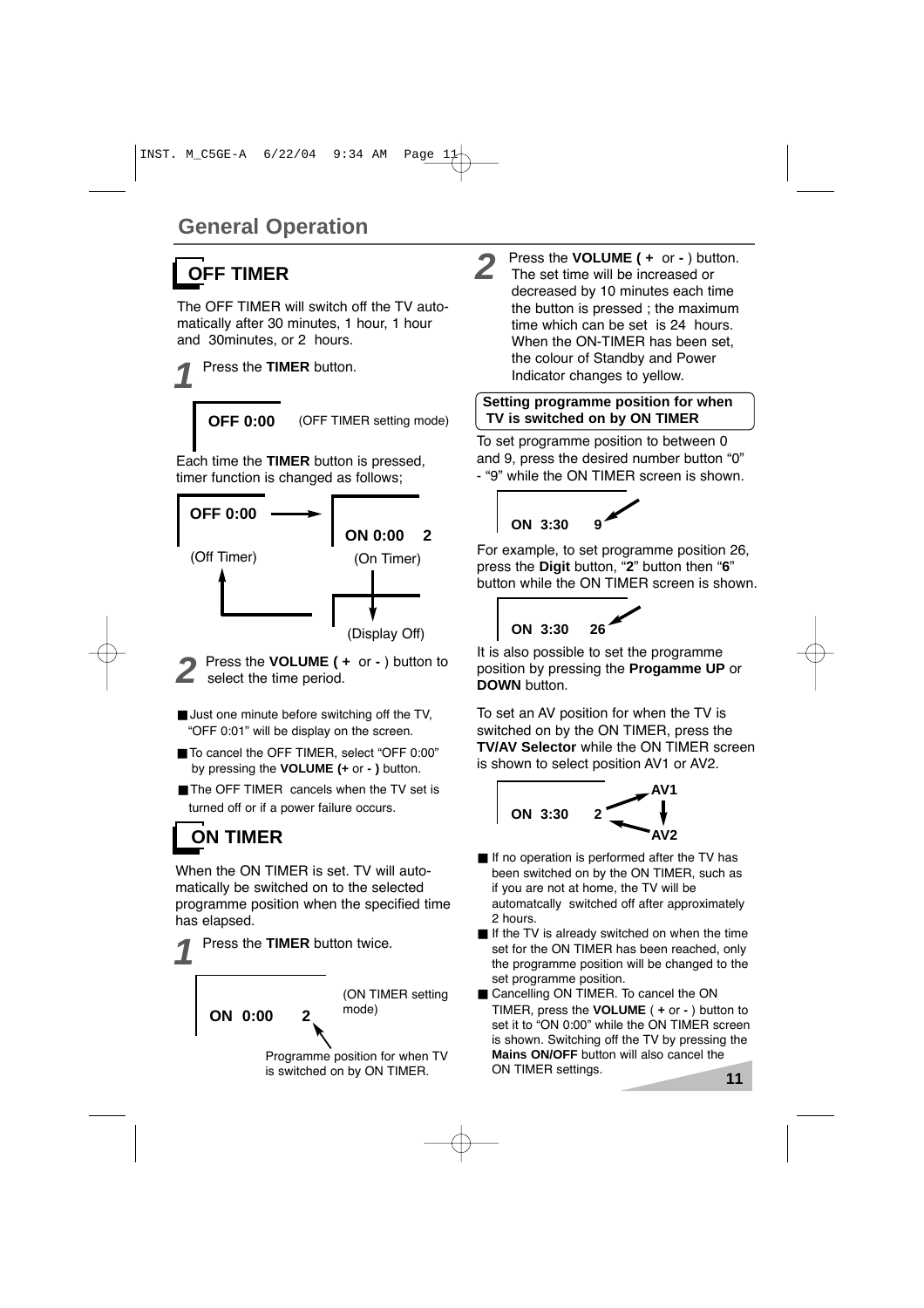# **Setting of the Colour System**

Normally, set the colour system to "AUTO", if the clear picture cannot be obtained even when the broadcasting or AV signal is received, press the **RECALL** button or **COLOUR SYSTEM** button repeatedly until the

optimum image can be produced.

(Refer to **Broadcast Transmission System List** indicated by the last of this page in a setup of Colour System.)

Each time the **RECALL** button or **COLOUR SYSTEM** button is pressed, colour system changes as follows;



Note: A colour system entry to the memory cannot be made during TV mode, make it during Semi-auto or manual tuning mode. (Refer to page 16.)

## **Setting of the Sound System**

To set the sound system, make it during Semi-Auto Tuning or Manual Tuning mode. (For further details concerning this operation refer to page 16.)

When the sound is not clear or no sound is produced on a programme number position, select sound system repeatedly until the optimum sound is obtained.

(Refer to **Broadcast Transmission System List** indicated by the last of this page in a setup of Sound System.)

#### **To select sound system:**

■ Press the **SOUND SYSTEM** button to select the sound system directly. The sound system will be memorized automatically.

or:

1) Select "SIF" with the **Progamme UP** or **DOWN** button in the Semi-auto or Manual Tuning mode.Then press the **VOLUME ( +** or **-** ) button to select a optimum sound system.

(Semi-Auto or Manual Tuning mode )



2) To enter a sound system selection into the memory, select "MEMORY" and press the **VOLUME +** or **-** button.



#### **Broadcast Transmission System List**

| Area           | Country                                                                                                                      | Colour<br>System System | Sound |
|----------------|------------------------------------------------------------------------------------------------------------------------------|-------------------------|-------|
| Middle<br>East | Union of Arab Emirates,<br>Kuwait, Oman, Qatar,<br>Yemen, Bahrain, etc.<br>Indonesia, Malaysia,<br>Singapore, Thailand, etc. | PAL                     | B/G   |
| Asia           | China, etc.                                                                                                                  | PAL                     | D/K   |
|                | Hong kong                                                                                                                    | PAL                     |       |
|                | Saudi Arabia,<br>Irag, Iran, Lebanon,etc.                                                                                    | <b>SECAM</b>            | B/G   |
|                | Russian Federation,etc.                                                                                                      | <b>SECAM</b>            | D/K   |
|                | Myanmar, etc.                                                                                                                | <b>NTSC</b>             | М     |
| Oceania        | Australia,<br>New Zealand, etc.                                                                                              | PAL                     | B/G   |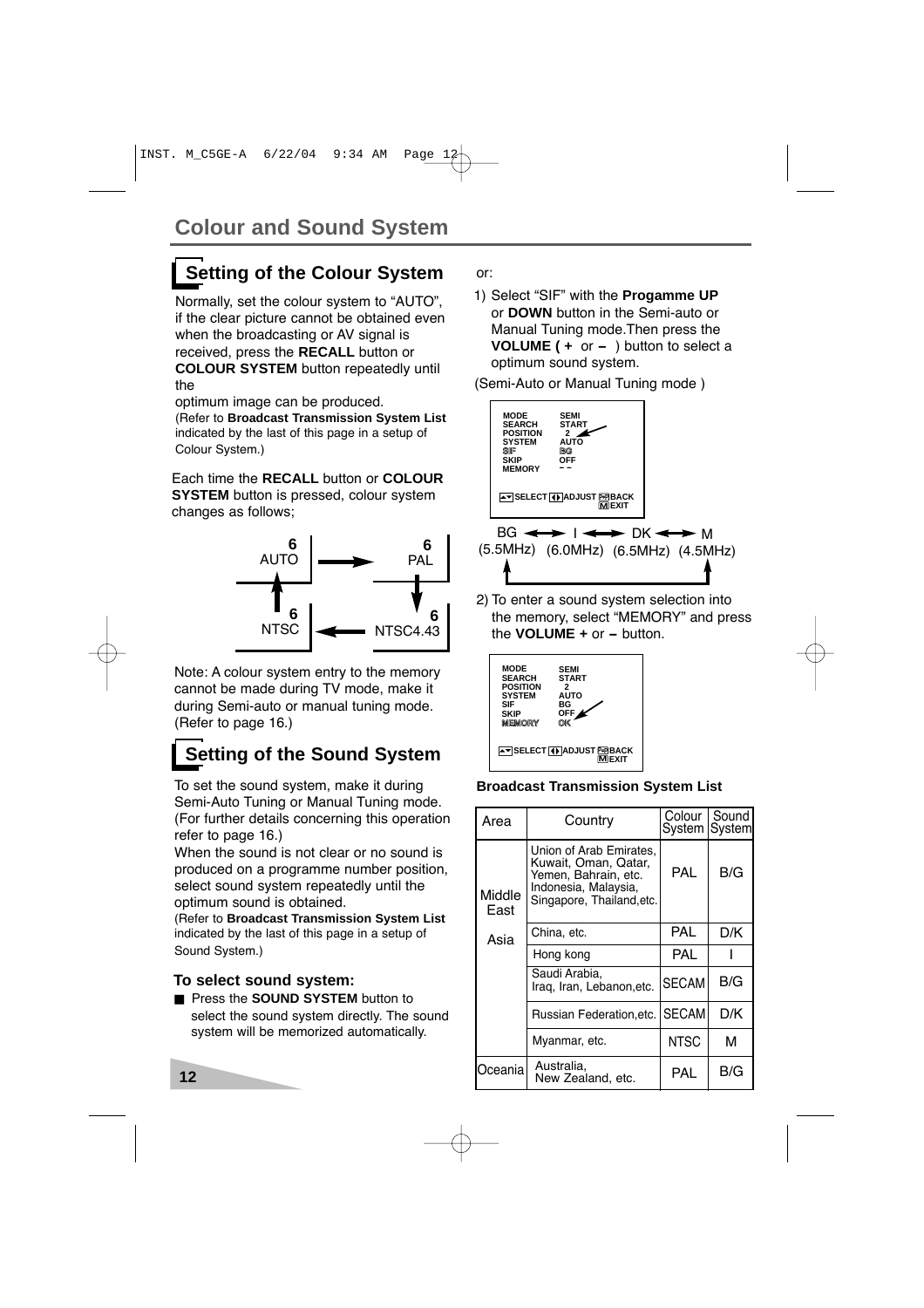

The 2nd page is not displayed when there is no TINT adjustment.

#### **Picture Adjustment Item**

**COLOUR** : Adjusts colour intensity. **BRIGHT** : Adiusts picture brightness.

**CONTRAST** : Adjusts picture contrast.

**TINT** : Adjust colour tints. (Displayed only on NTSC or NTSC4.43 system signal reception.)

**SHARPNESS** : Adjusts picture detail.

**WHITE TONE** : Adjusts white balance.

**FINE TUNING** : Fine tuning in case of weak broadcast signal or poor reception. Only displayed in TV mode. Will not be displayed in AV mode.

#### **Note:**

The picture adjustment data (Colour, Brightness, Contrast, Tint and Sharpness) is automatically stored in PERSONAL mode of the Quick Picture Controls (See page 10). These settings will be used when PERSONAL mode is selected.



menu display.



**(MAIN MENU)**

**SELECT ENTER <sup>M</sup> EXIT**

**2** When "PICTURE" is not selected, select "PICTURE" with the **Programme UP** or **DOWN** button.



**SELECT ADJUST BACK <sup>P</sup> <sup>P</sup> M EXIT**

- To return to Main menu, press the **ALTERNATE** button.
- To return to the normal TV mode, press the **MENU** button. ( Or will automatically return to the normal TV mode after 20 seconds.)





**5** Press the **VOLUME +** or **-** button to alter settings.



Approximately five seconds after you release the **VOLUME (+ / - )** button, the screen display switches from the adjustment screen to the normal TV screen.To return to the Picture adjustment menu, press the **ALTERNATE** button within five seconds of releasing the **VOLUME (+ / - )** button.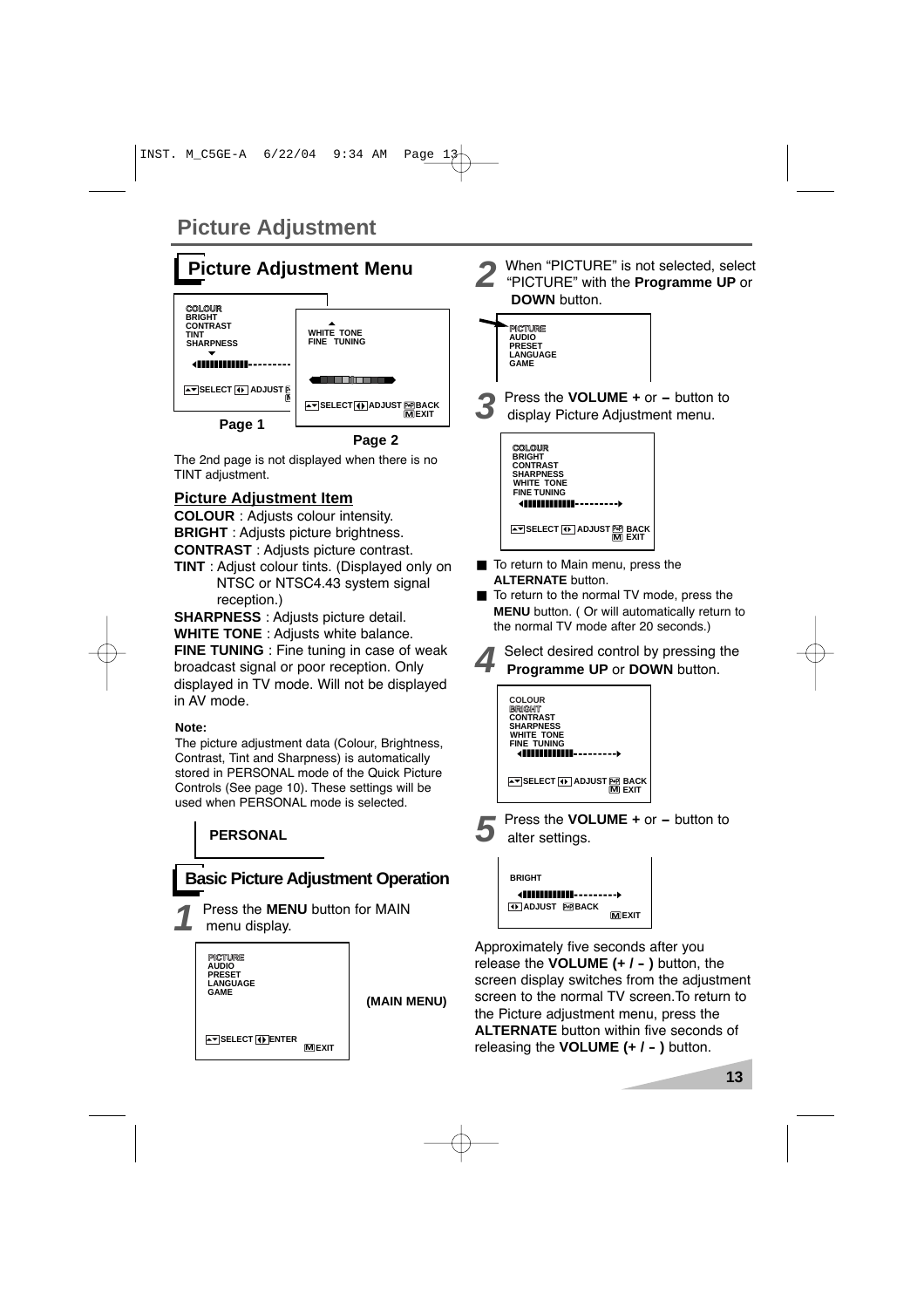### **Audio Adjustment**

## **Audio Adjustment Menu**

**SELECT ADJUST BACK <sup>P</sup> <sup>P</sup> M EXIT TREBLE BALANCE BASS EXPANDER OFF SURROUND OFF IIII SELECT ADJUST BACK <sup>P</sup> <sup>P</sup> M EXIT TREBLE BALANCE WOOFER OFF SURROUND OFF IIII**

**All Model except CA29KF2G Model CA29KF2G only**

#### **Audio Adjustment Item**

**BASS** : Bass Adjustment

**TREBLE** : Treble Adjustment

**BALANCE** : Left/right speaker volume balance adjustment

**BASS EXPANDER** : Operates BASS EXPANDER on and off (All Model except CA29KF2G).

**WOOFER :** To get the Sound effect of woofer (Model CA29KF2G only).

**SURROUND** : Operates SURROUND on and off.

**Note:** When the stereo signal is inputted from the right and left audio input terminals in the AV mode, surround mode is changed as follows;

" **SURROUND 1"**, "**SURROUND 2"** and "**SURROUND OFF"**. **"SURROUND 1"** is normal surround mode. Selection of **"SURROUND 2"** obtains a deeper surround effect.

# **Audio Adjustment Operation**

**1** Press the **MENU** button for MAIN menu display.



**3** Press the **VOLUME +** or **-** button for Audio Adjustment menu display.

| BASS<br>TREBLE<br><b>BALANCE</b><br><b>BASS EXPANDER OFF</b><br><b>SURROUND OFF</b><br>$  - - - -  $<br>. |
|-----------------------------------------------------------------------------------------------------------|
|                                                                                                           |
| <b>AVISELECT 4 ADJUST BE BACK</b><br><b>MI EXIT</b>                                                       |

- To return to Main menu, press the **ALTERNATE** button.
- To return to normal TV mode, press the **MENU** button. (Or will automatically return to normal TV mode after 20 seconds.)





**5** Press the **VOLUME +** or **-** button to alter settings.

| <b>BASS</b><br>TREBLE<br><b>BALANCE</b><br><b>BASS EXPANDER OFF</b><br><b>SURROUND OFF</b> |
|--------------------------------------------------------------------------------------------|
|                                                                                            |
| AVISELECT 11 ADJUST FOR BACK<br><b>MI EXIT</b>                                             |

Approximately 20 seconds after you release the **VOLUME (+ / - )** button, the screen display switches from the adjustment screen to the normal TV screen.

To return to the MAIN menu, press the **ALTERNATE** button within 20 seconds of releasing the **VOLUME (+ / - )** button.

**6** When adjustment is completed, press the **MENU** button to return to normal TV display. (Or will automatically return to TV display after 20 seconds.)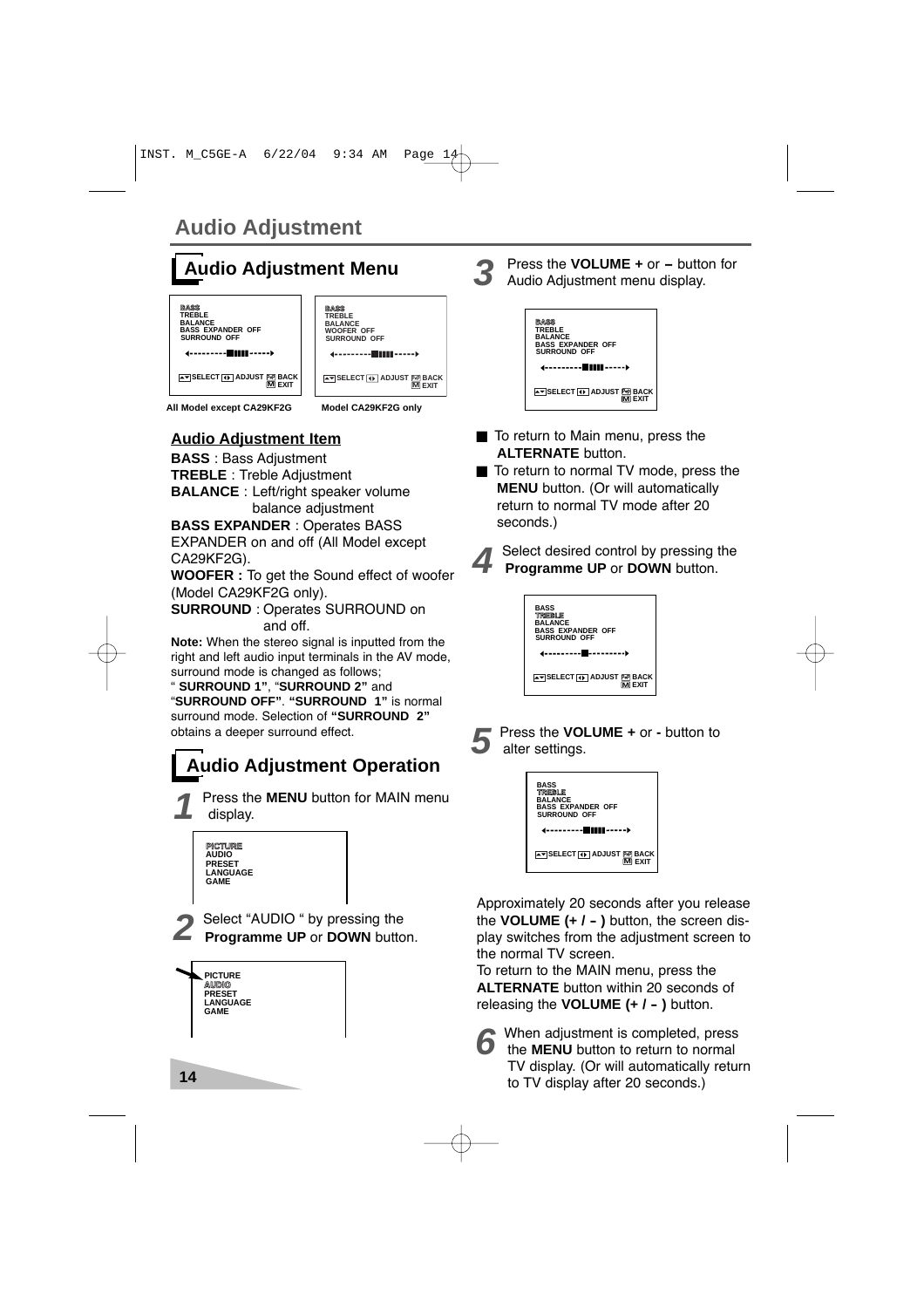#### **Up to 256 broadcast stations in your reception area can be stored in the electronic memory.**

There are three ways of tuning as follows;

#### **1. Automatic Tuning (the basic way):**

All receivable channels are automatically tuned in and memorized in consecutive programme position.

#### **2. Semi-Auto Tuning:**

Use to preset a receivable channel in any desired programme position, e.g. the position with the same number as the channel.

#### **3. Manual Tuning:**

Manually tune a channel if it cannot be automatically tuned, such as when the signal is poor.

### **Automatic Tuning**

**1** Press the **MENU** button for MAIN menu display.



**2** Select "PRESET" by pressing the **Programme UP** or **DOWN** button.



**3** Press the **VOLUME +** or **-** button for PRESET menu display. On entering PRESET display, Automatic Tuning will be selected initially.



Normally, set the colour system to "AUTO", if the clear picture cannot be obtained, change the colour system until the optimum image can be produced.

#### **To select colour system**

- 1) Select SYSTEM with the **Progamme UP** or **DOWN** button.
- 2) Press the **VOLUME** ( **<sup>+</sup>** or **-** ) button to select a optimum colour system.



When the sound is not clear or no sound is produced on a programme number position, change the sound system.

#### **To select sound system**

1) Select SIF with the **Progamme UP** or **DOWN** button.

2) Press the **VOLUME** ( **<sup>+</sup>** or **-** ) button to select an optimum sound system.



(Refer to **Broadcast Transmission System List** indicated by page 12 in a setup of sound system.)

**4** Select "SEARCH" by pressing the **Programme UP** or **DOWN** button.

| <b>MODE</b><br><b>SEARCH</b><br><b>POSITION</b><br><b>SYSTEM</b><br>SIF | <b>AUTO</b><br><b>START</b><br><b>AUTO</b><br>BG |
|-------------------------------------------------------------------------|--------------------------------------------------|
|-------------------------------------------------------------------------|--------------------------------------------------|





After all receivable channels have been found and stored, the TV set automatically returns to programme position "1".

■ The Automatic Tuning operation can be cancelled at any time by pressing the **Programme UP** or **DOWN** button.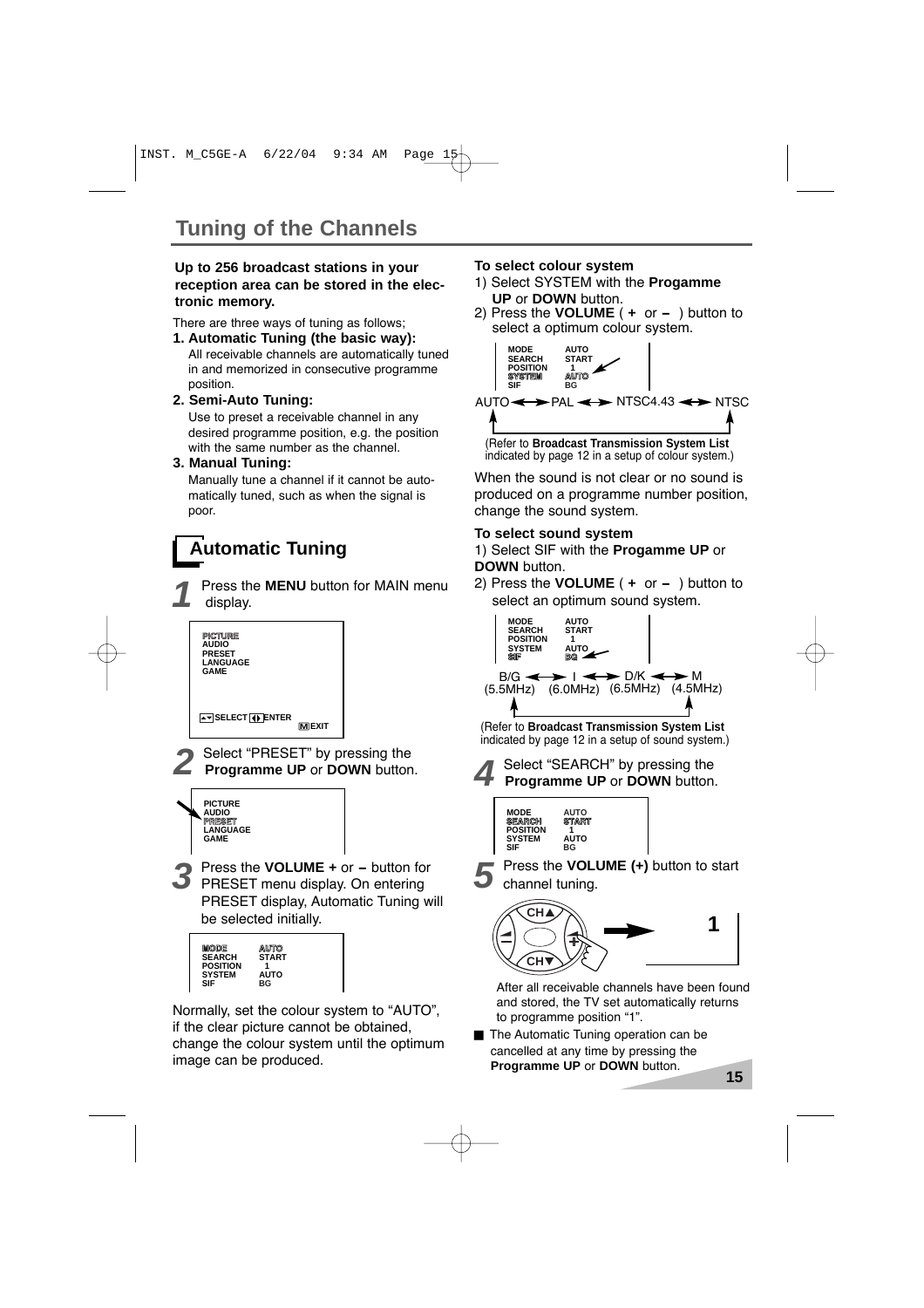### **Semi-Auto Tuning and Manual Tuning**

**1** Press the **MENU** button for MAIN menu display.

**2** Select "PRESET" by pressing the **Programme UP** or **DOWN** button.



**3** Press the **VOLUME +** or **-** button for PRESET menu display. On entering PRESET display, Automatic Tuning will be selected initially.

Select "SEMI" or "MANUAL" by press ing the **VOLUME +** or **-** button.

#### **Semi-Auto Tuning Mode**

| <b>MODE</b><br><b>SEARCH</b>                                            | SEMI<br><b>START</b>   | <b>Manual Tuning Mode</b>                                                                               |                                                         |  |
|-------------------------------------------------------------------------|------------------------|---------------------------------------------------------------------------------------------------------|---------------------------------------------------------|--|
| <b>POSITION</b><br><b>SYSTEM</b><br>SIF<br><b>SKIP</b><br><b>MEMORY</b> | 2<br>AUTO<br>ВG<br>OFF | <b>MODE</b><br><b>SEARCH</b><br><b>POSITION</b><br><b>SYSTEM</b><br>SIF<br><b>SKIP</b><br><b>MEMORY</b> | MANUAL<br><b>START</b><br>2<br><b>AUTO</b><br>BG<br>OFF |  |

If it is required, Change the colour and sound system. To enter the colour and sound system into memory, select "MEMORY" and press the **VOLUME +** or  button.



**5** For example, to pre-set a required channel onto Programme Position 6, select "POSITION" with the

**Programme UP** or **DOWN** button and press remote control button number **6** and enter 6. (In this case, the channel being watched will change to channel 6.)

| <b>MODE</b><br><b>SEARCH</b><br><b>POSITION</b><br><b>SYSTEM</b> | <b>SEMI</b><br><b>START</b><br>®<br><b>AUTO</b> |
|------------------------------------------------------------------|-------------------------------------------------|
| SIF                                                              | BG                                              |
| <b>SKIP</b>                                                      | OFF                                             |
| <b>MEMORY</b>                                                    |                                                 |

For example, to enter Programme Position 27, press the **Digit** button, press the remote control button **2** followed by **7**. It is also possible to select the Programme position number by pressing either of the **VOLUME +** or **-** button. In this case, select "POSITION" with the **Programme UP OR DOWN** button first, then press the **VOLUME +** or **-** button.(Pressing the **VOLUME +** or **-** button will only alter the programme position number.)



| <b>MODE</b>     | <b>SEMI</b> |  |
|-----------------|-------------|--|
| SEARCH          | START       |  |
| <b>POSITION</b> | հ           |  |
| <b>SYSTEM</b>   | AUTO        |  |

#### **Semi-Auto Tuning:**

Press and release the **VOLUME +** or **-** button to search for required TV station. Once a station is located, tuning will automatically stop. Continue till desired channel is located.



#### **Manual Tuning :**

Press and hold the **VOLUME +** or **-** button to search for required TV station.



The **VOLUME +** button will move tuning toward the higher frequencies, and the **VOLUME**  button will move tuning toward the lower frequencies.



**7** Once desired channel is located, select "MEMORY" by pressing the **Programme UP** or **DOWN** button.



**8** Press the **VOLUME +** or **-** button to enter the desired channel into Programme Position 6.



To pre-set other Programme Positions, repeat steps 5-8.

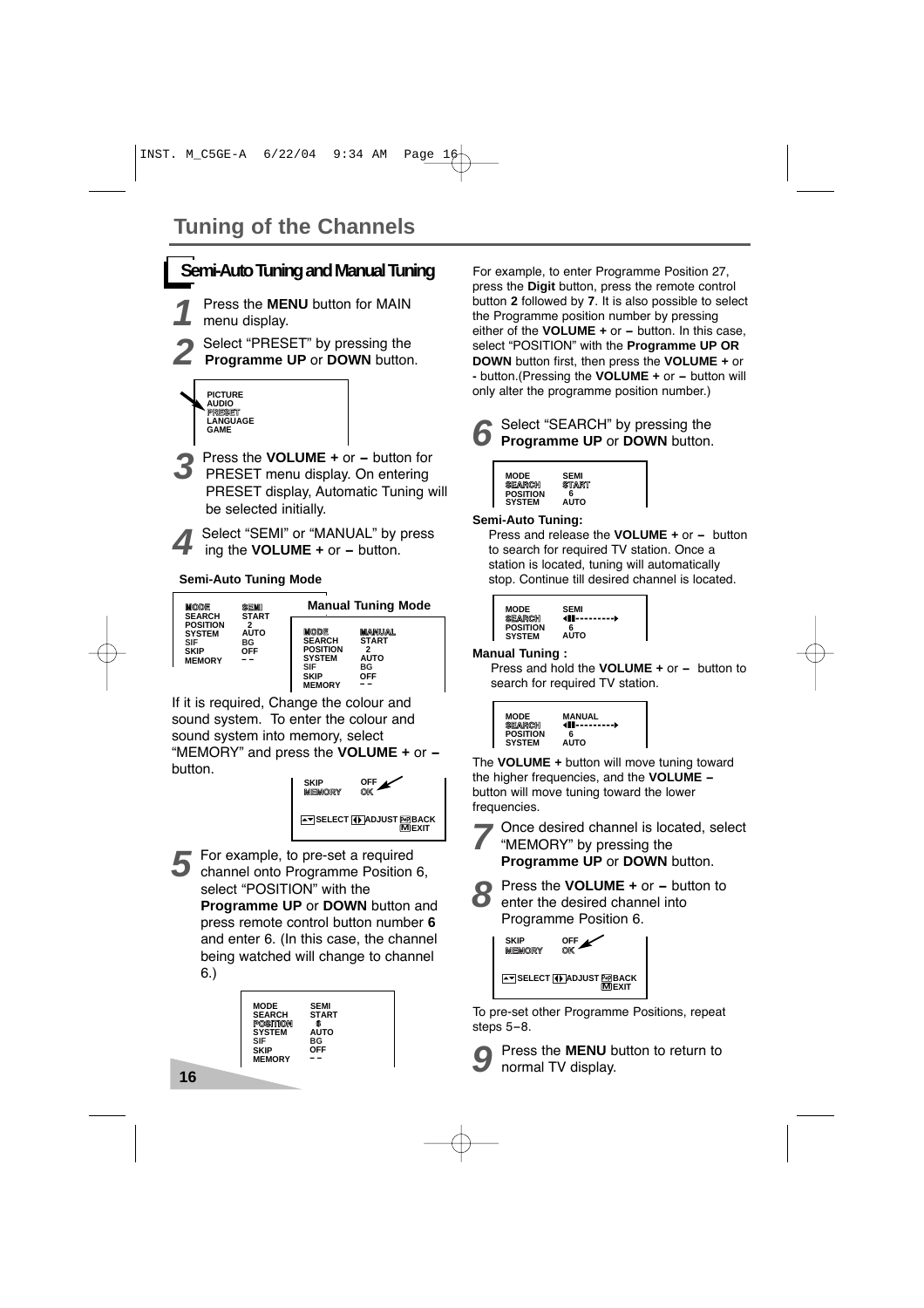This function can be utilized after Automatic Tuning.

**For example, to copy a TV channel on programme position "2" onto programme position "6";**



# **Channel Copy Channel Swapping**

Use this channel swapping feature to swap the channels between two stored programme position. This feature is particularly useful after automatic tuning.

**For example, to swap the channel between programme position "6" and programme position "12".**



**1** Select programme position "**6**" .





**2** Press the **SWAP** button.



**3** Press the **DIGIT** button, " **<sup>1</sup>** " button and then " **2** " button on the remote control to enter programme number 12. (For example, to enter programme number " 3 ", press " **3** " button only. )





**4** Press the **SWAP** button.



#### **The two TV channels will now have changed places.**

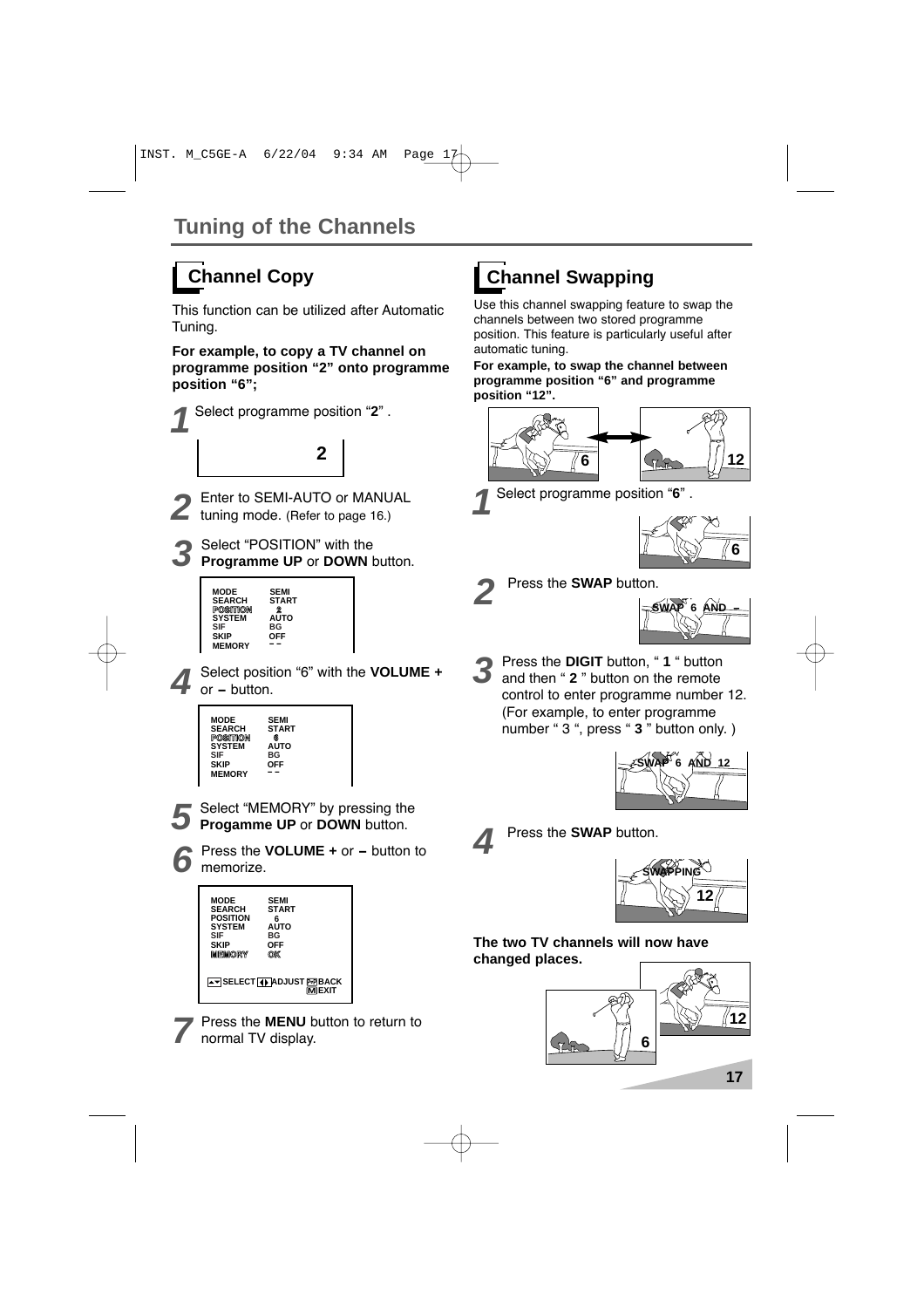# **Skip Channel Set and Cancel**

When there is a position you do not use, Position 4 for example, by setting the SKIP Channel function it is possible to jump over this position, when you are selecting a channel using the **Progamme UP/DOWN** or **CHANNEL SCAN** button.



**For example, to set programme position "4" as Skip channel ;**

- **1** Enter to SEMI-AUTO or MANUAL tuning mode. (Refer to page 16.)
- **2** Select "POSITION" with the **Progamme UP** or **DOWN** button.

| <b>MODE</b><br><b>SEARCH</b><br>POSITION<br><b>SYSTEM</b><br>SIF<br><b>SKIP</b><br><b>MEMORY</b> | <b>SEMI</b><br><b>START</b><br>6<br><b>AUTO</b><br>BG<br><b>OFF</b> |
|--------------------------------------------------------------------------------------------------|---------------------------------------------------------------------|
|                                                                                                  | <b>AVISELECT TO ADJUST PRIBACK</b><br><b>MEXIT</b>                  |

**3** Press remote control "**4**" button to select Programme Position 4. Use the **DIGIT** button and **Progamme Selector** (Number buttons) to enter Programme Number. Do not use the **VOLUME +** or **-** button to enter programme position in this settings.



**4** Select "SKIP" by pressing the **Progamme UP** or **DOWN** button, then press the **VOLUME +** or **-** button to set SKIP to ON. To cancel Skip Channel function, set to OFF.



**5** Select "MEMORY" by pressing the **Progamme UP** or **DOWN** button, then press the **VOLUME +** or **-** button for memory.

| <b>MODE</b><br><b>SEARCH</b><br><b>POSITION</b><br><b>SYSTEM</b><br>SIF<br><b>SKIP</b><br><b>MEMORY</b> | <b>SEMI</b><br><b>START</b><br><b>AUTO</b><br>BG<br>ON<br><b>OK</b> |
|---------------------------------------------------------------------------------------------------------|---------------------------------------------------------------------|
|                                                                                                         | <b>AVISELECT TO ADJUST PE BACK</b><br><b>MEXIT</b>                  |

Any number of channels maybe set as Skip Channels.

**6** Press the **MENU** button to return to normal TV display.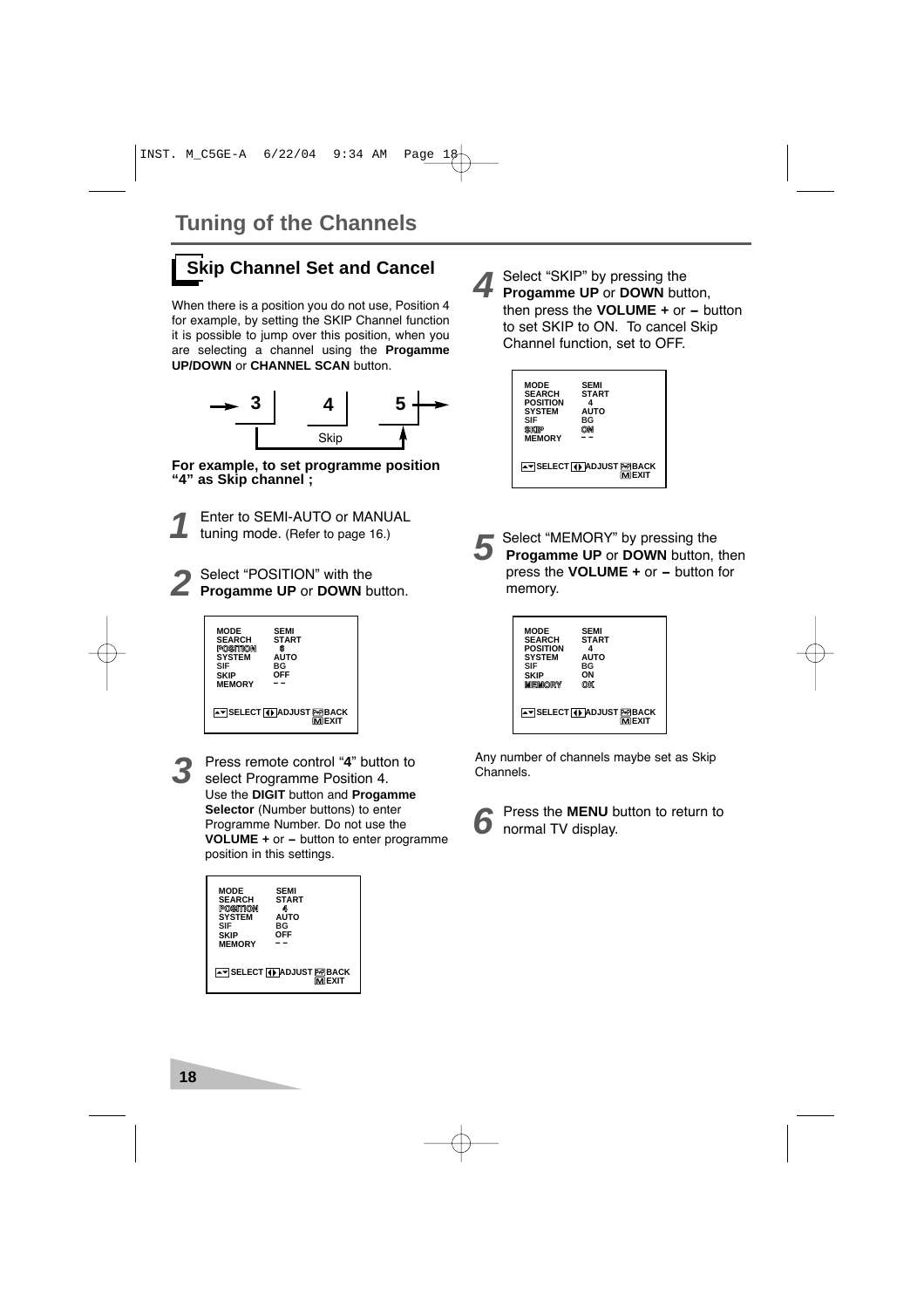### **Setting of the Private Position**

**Private position is used to restrict of programme positions that you do not want others to watch.**

**Any position can be set as the Private position.** 

### **How to set the Private Position**

**For example, to set the programme position "15" as the private position.**



**1** Select programme position "15".





**2** Press and hold the **RECALL** button for  $\angle$  more than 2 seconds.



The programme number "15" will shift to centre of the screen.



**3** Press the **MENU** button.



The picture will disappear, and "X 15" will be display on the screen.

The private position setting is now completed.

### **To view a programme on Private Position**

**1** Select private position (In this case position "15").



**2** Press and hold the **RECALL** button for more than 2 seconds.



**3** Press the **RECALL** button for watching a TV programme.



**Note**: The position "15" is still in the private position.

# **Cancelling of the private position**



**1** Select private position (position "15").



**2** Press and hold the **RECALL** button for more than 2 seconds.







**The private position is now cancelled.**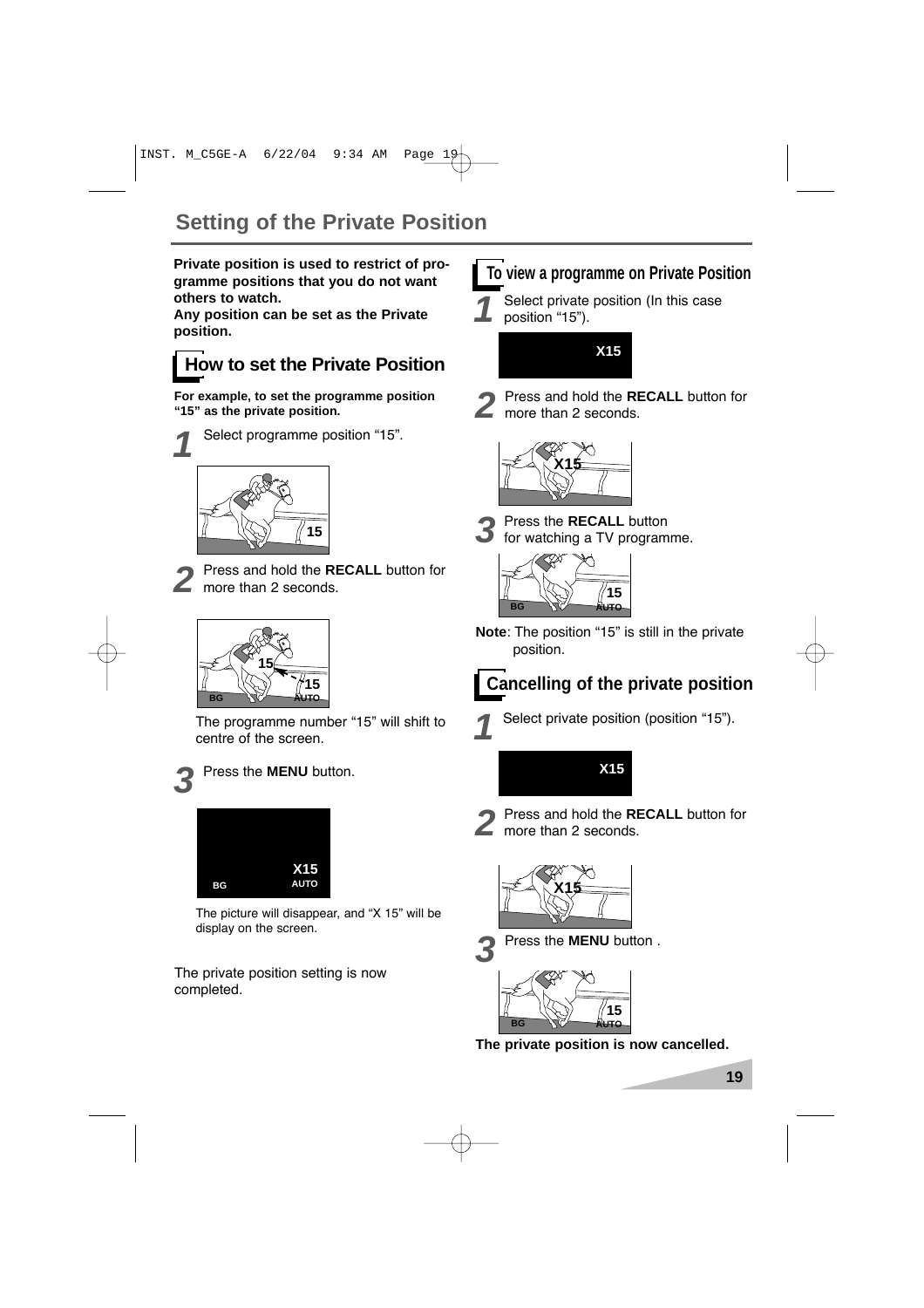

**Progamme UP** or **DOWN** button. To return to the normal TV mode, press the **MENU** button.





**To sets THAILAND language on screen :** Select "ภาษาไทย" by pressing the **Progamme UP** or **DOWN** button. To return to the normal TV mode, press the **MENU** button.

**Progamme UP** or **DOWN** button. To return to the normal TV mode, press the **MENU** button. **INDONESIAN**

**CHOISISSEZ RETOUR M QUITTEZ P P**

**To sets FRENCH language on screen :** Select "FRANCAIS" by pressing the



**To sets INDONESIAN language on screen :** Select "**BAHASA INDONESIA**" by pressing the **Progamme UP** or **DOWN** button. To return to the normal TV mode, press the **MENU** button.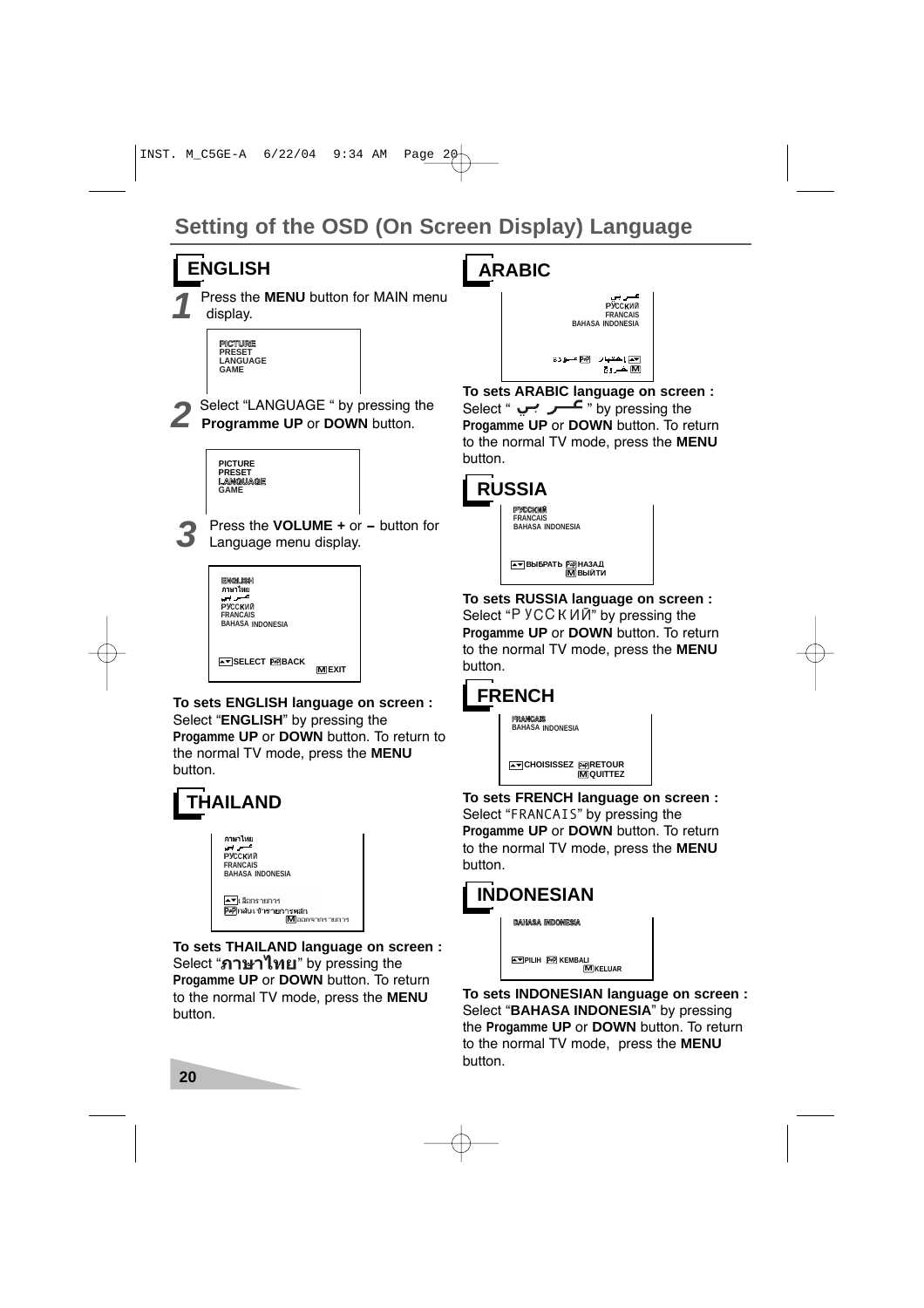



- **Note:** When " GAME" is selected, the TV sound is still heard.
	- **3** To return to the normal TV mode, press the **MENU** button.

When play starts the ball move from upside to downward. You have to reflect the ball to upside (enemy-side). If user miss, the enemy score 1 point.

**You get 5 points**, **the stage is clear**. Then game level will be increase ( Level 0 - 9). But when the **enemy score 5 points, the game is over.**



### **Available Keys in the Game**

**[VOLUME +]** button : Right action **[ VOLUME -]** button : Left action<br>**[MENU]** button : Exit from the **Exit from the game [ALTERNATE]** button : Restart from the game over

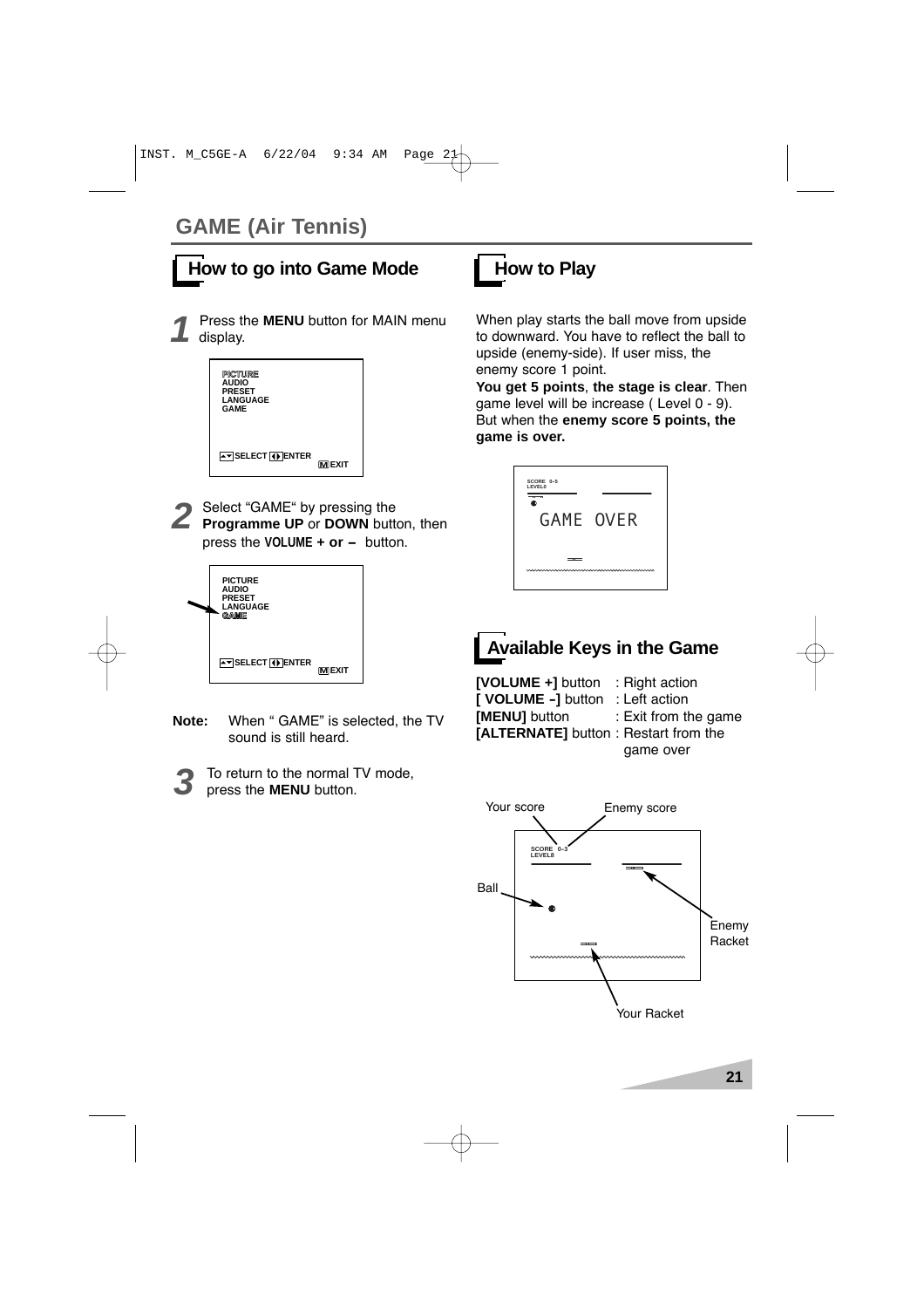### **Connecting to the Rear AV1 Input Jacks**

Connect the video and audio outputs of a VCR, video disc player, etc. to the input jacks of this TV set . Tapes and discs can be played back.



■ If the audio signal from a VCR is stereo, be sure to connect the right and left channels to the respective right and left AUDIO-IN terminals.

When the stereo signal is inputted from the right and left audio input terminals, each time the **SURROUND** button is pressed (or selection of On-screen Menu), surround mode is changed as follows; " **SURROUND 1"**, "**SURROUND 2"** and "**SURROUND OFF"**.



**"SURROUND 1"** is normal surround mode. Selection of **"SURROUND 2"** obtains a deeper surround effect.

- If the external equipment is a monaural one, connect it to the left terminal of AUDIO IN. **Note:** The effect of surround is not obtained although the switching of surround is displayed in this monaural connection.
	- **Note:** ▼A•B (**STEREO/MONO**) button of the remote control transmitter does not operate in this model.
- To watch the AV1 video input picture, select AV1 position by pressing the **TV/AV Selector**.

**AV1**

Each time the **TV/AV Selector** is pressed, AV position is changed as follows;

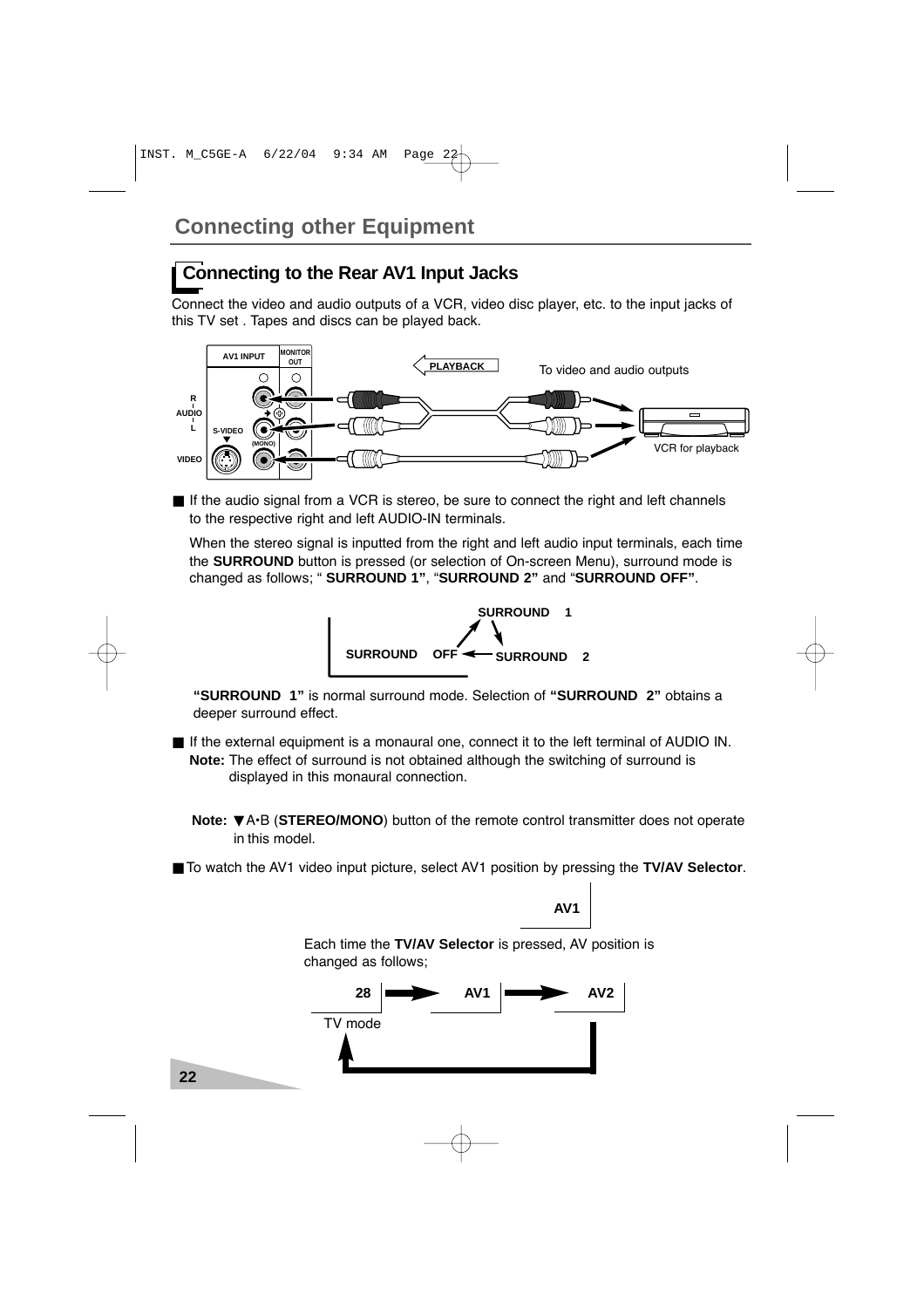#### ■ You can select a TV programme while watching a playback from a VCR

#### **For example:**

- To select programme position "9" while watching a playback from external VCR, press "**9**" button of the remote control. The TV set returns to the TV mode and programme "9" will be selected.
- To select the programme position "26", press **Digit** (--/-) button, "**2**" then "**6**" button. Then TV set returns to the TV mode and programme position "26" will be selected.

**Note:** Pressing either of the **Progamme UP** or **DOWN** buttons of the remote control or the TV will return the TV to the TV mode.



To display high grade picture S-VHS video, connect to S-VIDEO terminal. Using the S-VIDEO terminal to connect to a DVD player instead of the normal video input terminal provides a clearer video image.



■ To watch S-VHS video, select AV1 position by pressing the **TV/AV Selector**.



**Note:** S-VIDEO terminal takes priority over AV1 input. While a S-VIDEO terminal is connected, the AV1 terminal for normal VCR input can not be used. To use the AV1 terminal for normal VCR input, disconnect the S-VIDEO terminal.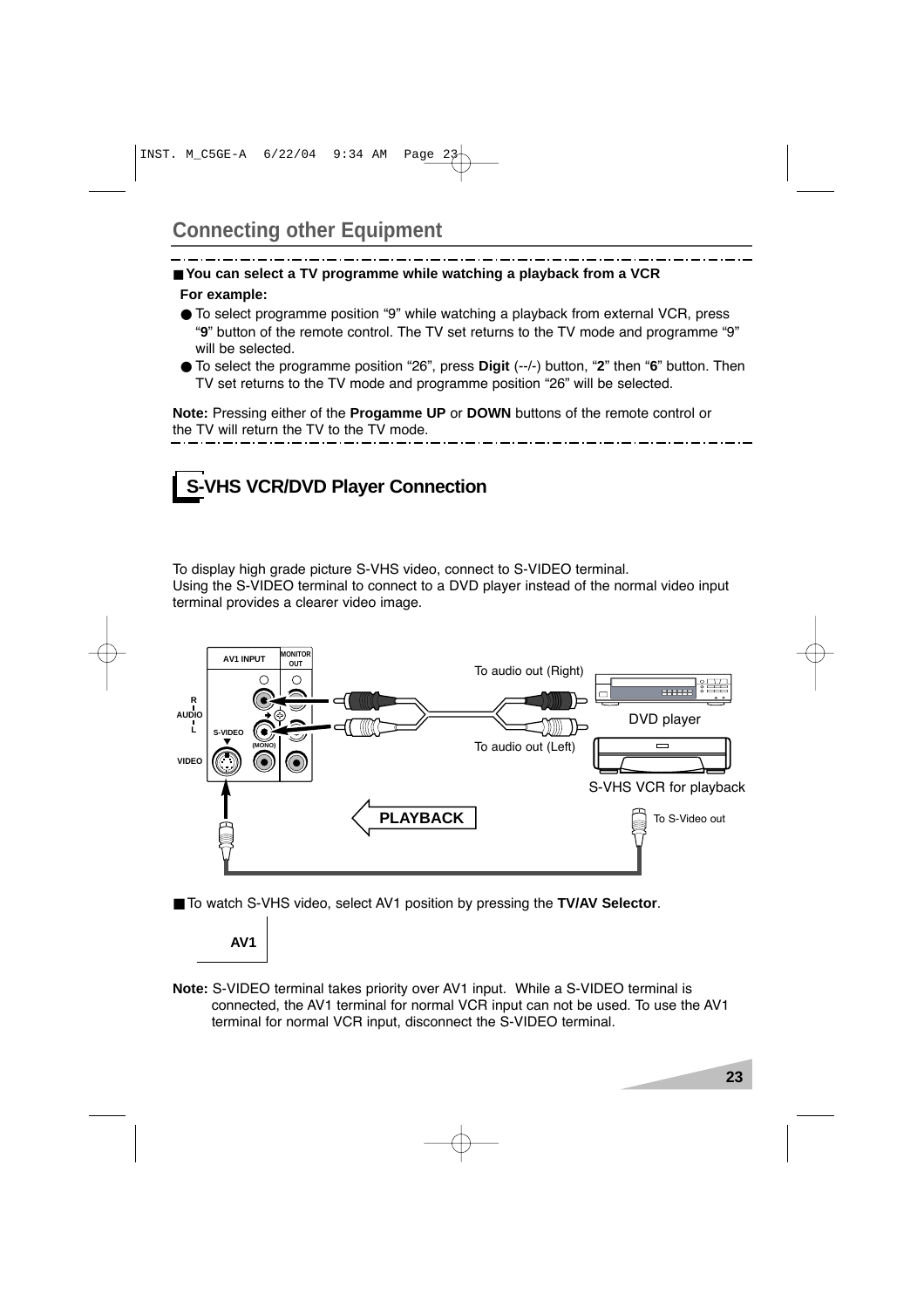# **Connecting to the Front AV2 Input Jacks**

It is convenient to use the AV2 input jack on the front panel for equipment that is often connected and disconnected.



# **Selecting the Colour System in AV Mode**

Depending on the type of video tape or connected AV equipment being used, it may be necessary to select colour system. In this case, press the **RECALL** button or **COLOUR SYSTEM** button and select a suitable colour system.

Each time the **RECALL** button or **COLOUR SYSTEM** button is pressed, colour system is changed as follow;



Colour system setting for AV position is automatically stored in the memory.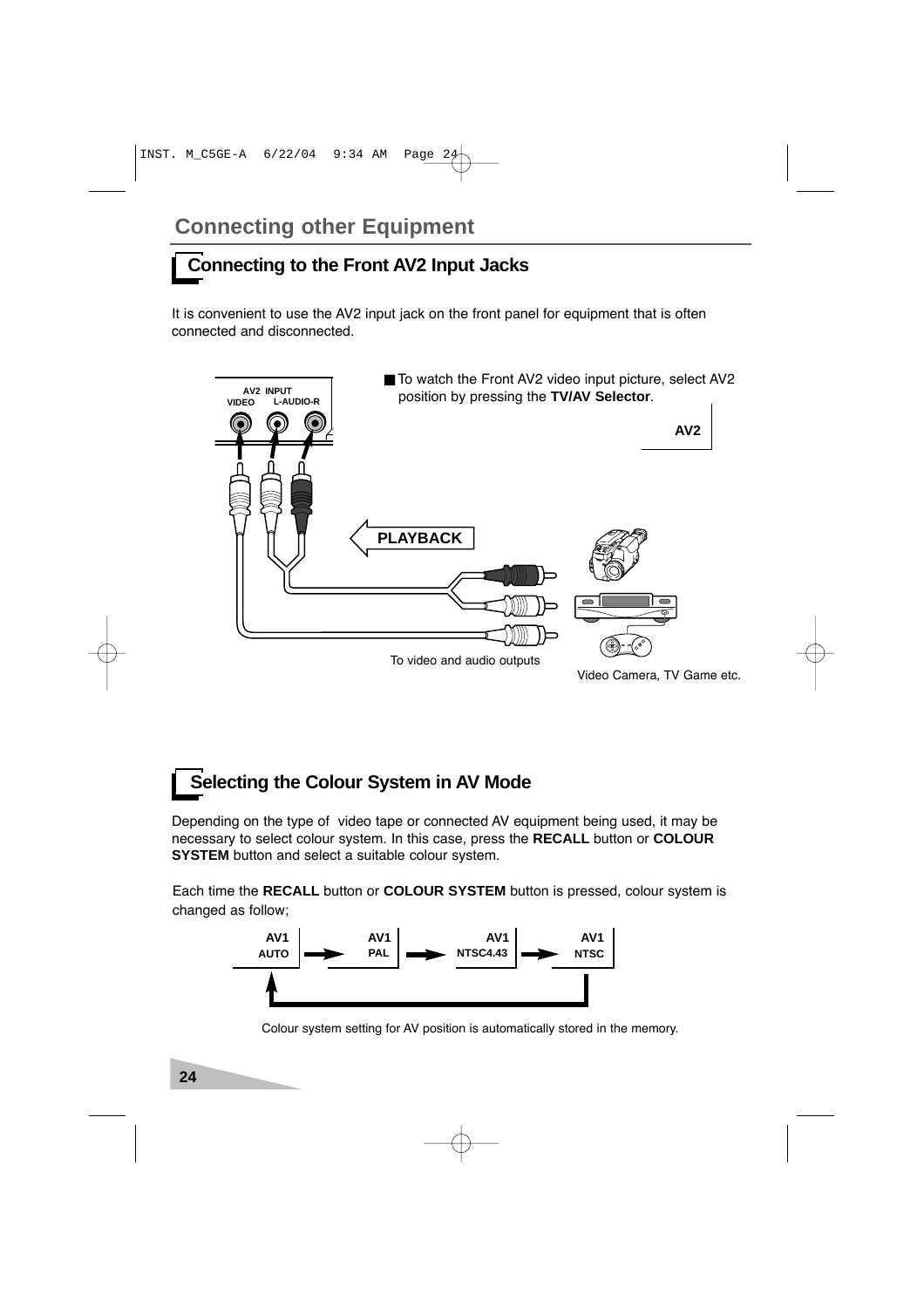### **Connecting to the Monitor Output Jacks**

The picture signal being displayed on the TV screen is output through the Monitor Output Jacks. Use these terminals to record TV broadcasts and for video dubbing from AV1 or AV2 input terminals.



### **AV Connection to the Aerial Socket**

The AV apparatus can also be connected to the aerial socket of your TV receiver.

#### **Presetting to watch the video input**

- **1.** Playback the VCR .
- **2.** Tune a VCR playback in programme position that you want. (See Semi-Auto Tuning and Manual Tuning on pages 16.)



**For further details concerning this connection and adjustment, refer to the operating instructions for the AV equipment.**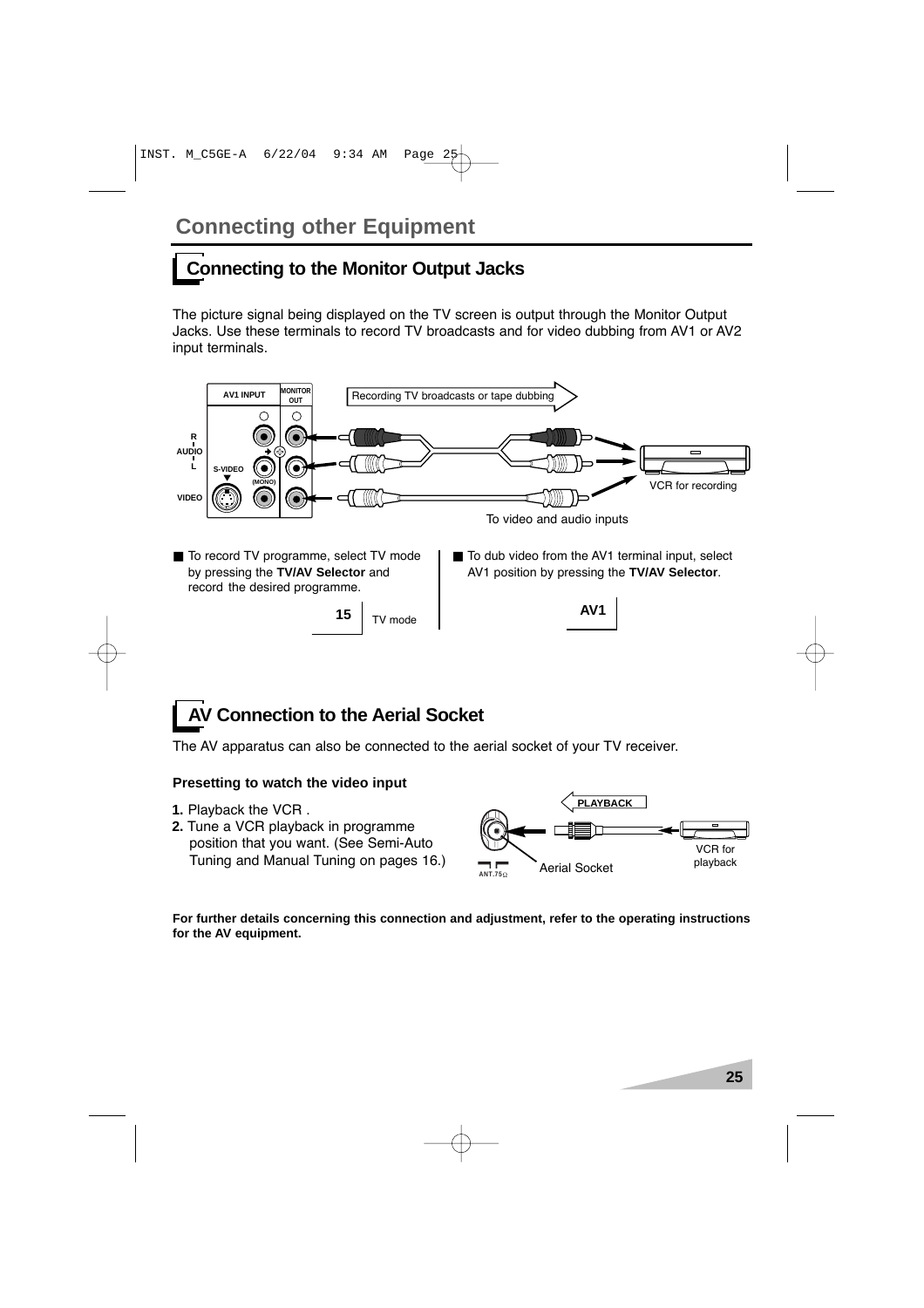The surface of the cabinet can be damaged if not properly maintained. Many common household aerosol sprays, cleaning agents, solvents and polishes will cause permanent damage to the fine surface.

- **1. Unplug the power cord before cleaning the Television.**
- **2.** Clean the screen with a soft cloth dampened with glass cleaner or warm water.
- **3.** Clean the cabinet with a soft cloth dampened with a mild household detergent and warm water. Dry thoroughly.
- **Note: NEVER** spray liquids on the screen because they can run down and drip onto the chassis. This may cause component failure not covered under Warranty.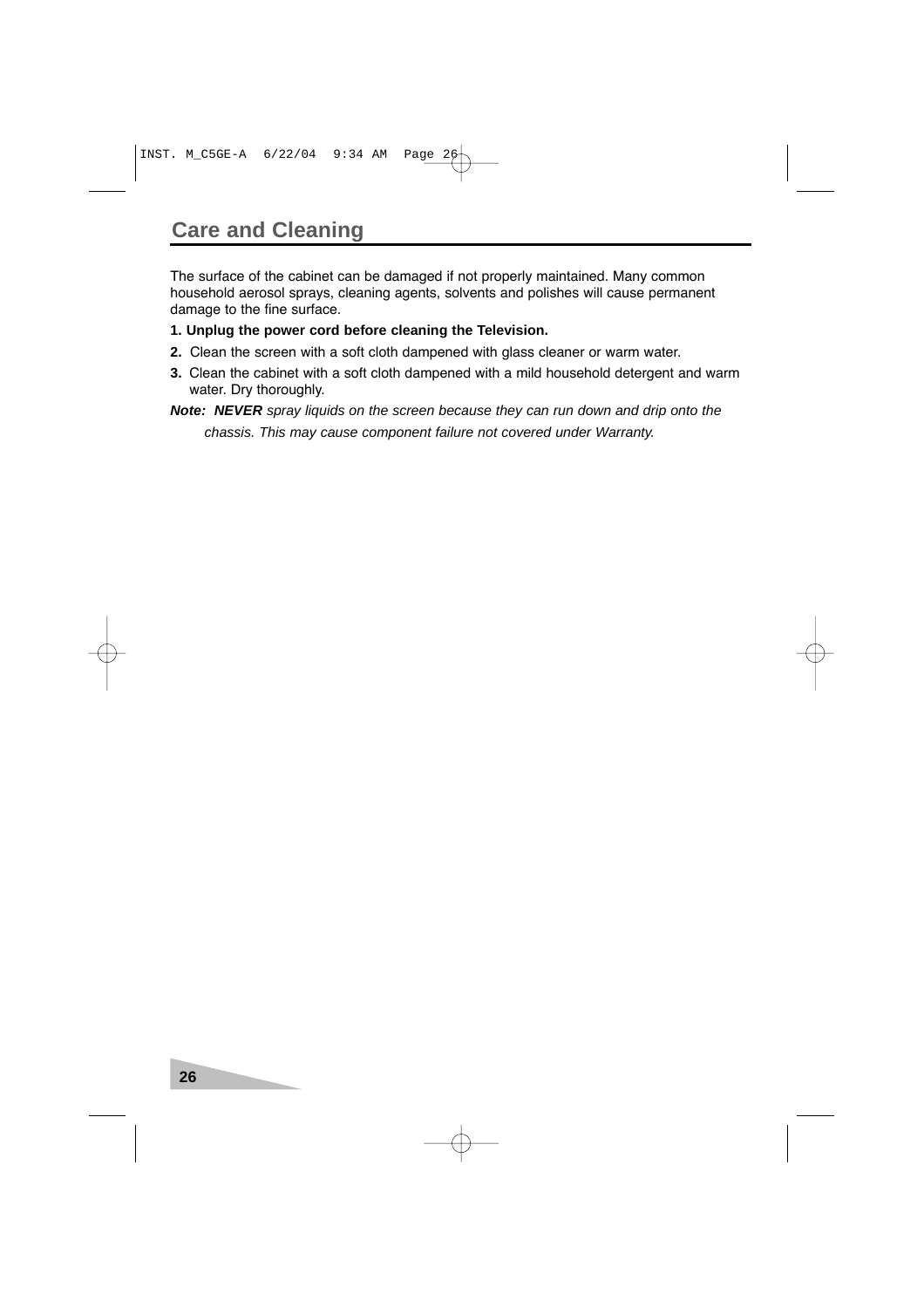**Power Source** AC110-240 Volts, 50/60Hz **Colour System** PAL/NTSC4.43/NTSC/PAL-60Hz **Sound System** B/G, I, D/KK', M/M **Channel Coverage** VHF: E2-E12, A2-A13, R1-R12, J1-J12, K1-K9 0-11, 5A (Australia), 1-11 (New Zealand) UHF: 21-69, A14-A69, J13-J62, 28-69 (Australia) CATV: S1-S41, X, Y, Z, Z+1, Z+2 **Aerial input impedance** 75 Ω **Audio output (RMS)** Model CA21KF2G, CA29AF2G: 10W + 10W Model CA21AF1G, CP21AF1V(A), CP29AF2X(A): 5W + 5W Model CA29KF2G : Main Speaker 5W + 5W, Woofer: 10W **Speakers** Model CA21KF2G: 8 cm x 13 cm x 2 pcs. Model CA21AF1G, CP21AF1V(A): 5 cm x 12 cm x 2 pcs. Model CA29AF2G, CP29AF2X(A): 6 cm x 12 cm x 2 pcs. Model CA29KF2G : Main Speaker 8 cm x 13 cm x 2 pcs, Woofer: ø10 cm x 1 pc. **Ext. terminals** Model CA21KF2G, CA21AF1G, CP21AF1V(A): Video Inputs: Phone Jack x 2 (1.0Vp-p, impedance  $75 Ω$ ) S-Video Input: Din 4 pin x 1 (Separated Y/C Signals Input) Audio inputs: Phone Jack (L/R) x 2 (436mVrms, impedance more than 40KΩ) Video monitor outputs: Phone Jack x 1 (1.0Vp-p, impedance 75 Ω) Audio monitor outputs: Phone Jack (L/R) x 1 (436mVrms, impedance less than 600Ω) Model CA29AF2G, CP29AF2X(A), CA29KF2G: Video Inputs: Phone Jack x 2 (1.0Vp-p, impedance 75 Ω) S-Video Input: Din 4 pin x 1 (Separated Y/C Signals Input) Audio inputs: Phone Jack (L/R) x 2 (436mVrms, impedance more than 40KΩ) Video monitor outputs: Phone Jack x 1 (1.0Vp-p, impedance 75  $\Omega$ ) Audio monitor outputs: Phone Jack (L/R) x 1 (436mVrms, impedance less than 600Ω) Headphone Jack: Mini Stereo Jack x 1 **Dimension** Model CA21KF2G: 652 (W) x 460 (H) x 490 (D)mm Model CA21AF1G, CP21AF1V(A): 587 (W) x 457 (H) x 486 (D)mm Model CA29AF2G, CP29AF2X(A): 750 (W) x 582 (H) x 503 (D)mm

Model CA29KF2G : 816 (W) x 583 (H) x 504 (D) mm.

#### **Weight**

Model CA21KF2G: approx. 23.2 Kg Model CA21AF1G, CP21AF1V(A): approx. 21.3 Kg Model CA29AF2G, CP29AF2X(A): approx. 46.8 Kg Model CA29KF2G : 46.7 Kg

Specifications subject to change without notice.